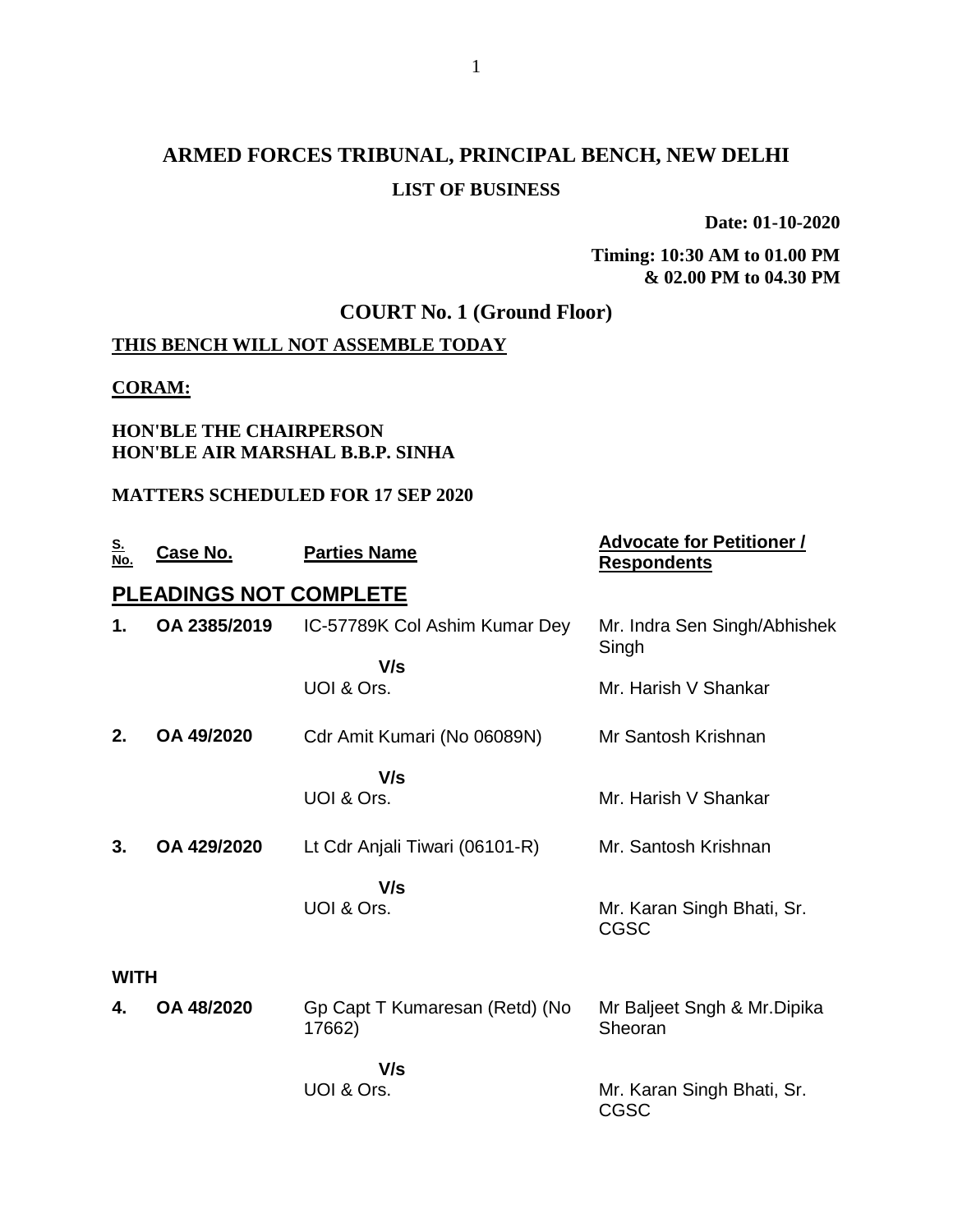#### **PLEADINGS COMPLETE**

#### **DATES WILL BE GIVEN BY THE TRIBUNAL OFFICER - ORDERS WILL BE UPLOADED ON THE WEBSITE 5. OA 496/2015** Lt Col. Atul Kumar Singh  **V/s** UOI & Ors. I S Singh & Abhishek Singh Mr Harish V Shankar for R 1- 3, None for R-4 **6. OA 159/2017** Nb Sub Vinod Prasad  **V/s** UOI & Ors. Mr. S S Pandey Mr. Avdhesh Kumar Singh **7. OA 187/2017** Lt Col Vikram Singh Bhadoria  **V/s** UOI & Ors. Mr. S S Pandey Dr Vijendra Singh Mahndiyan for R 1-3 and None R-4 **8. OA 595/2017** with MA 509/2017 Col H C Sharma  **V/s** UOI & Ors. Mr Kunal Sharma Ms Barkha Babbar **9. OA 493/2018** No. 23825-S Wg Cdr V V Singh  **V/s** UOI & Ors. Mr. S S Pandey & Associates Mr. V S Tomar **10. OA 1731/2018** with MA 1909/2018 Wg Cdr Nivedita J Katoch (AF 23487H MR 07662L)  **V/s** UOI & Ors. Mr A K Aggarwal Mr Karan Singh Bhati, Sr CGSC with Rajesh Kumar Das **11. OA 2068/2018** IC-50864A Col Sarvesh Sharma  **V/s** UOI & Ors. Mr. SS Pandey None **12. OA 1736/2019** with MA 546/2020 Sgt Sanjay Kumar (No 785719)  **V/s** UOI & Ors. Mr Baljeet Singh & Ms Deepika Sheoran Mr. Karan Singh Bhati, Sr. CGSC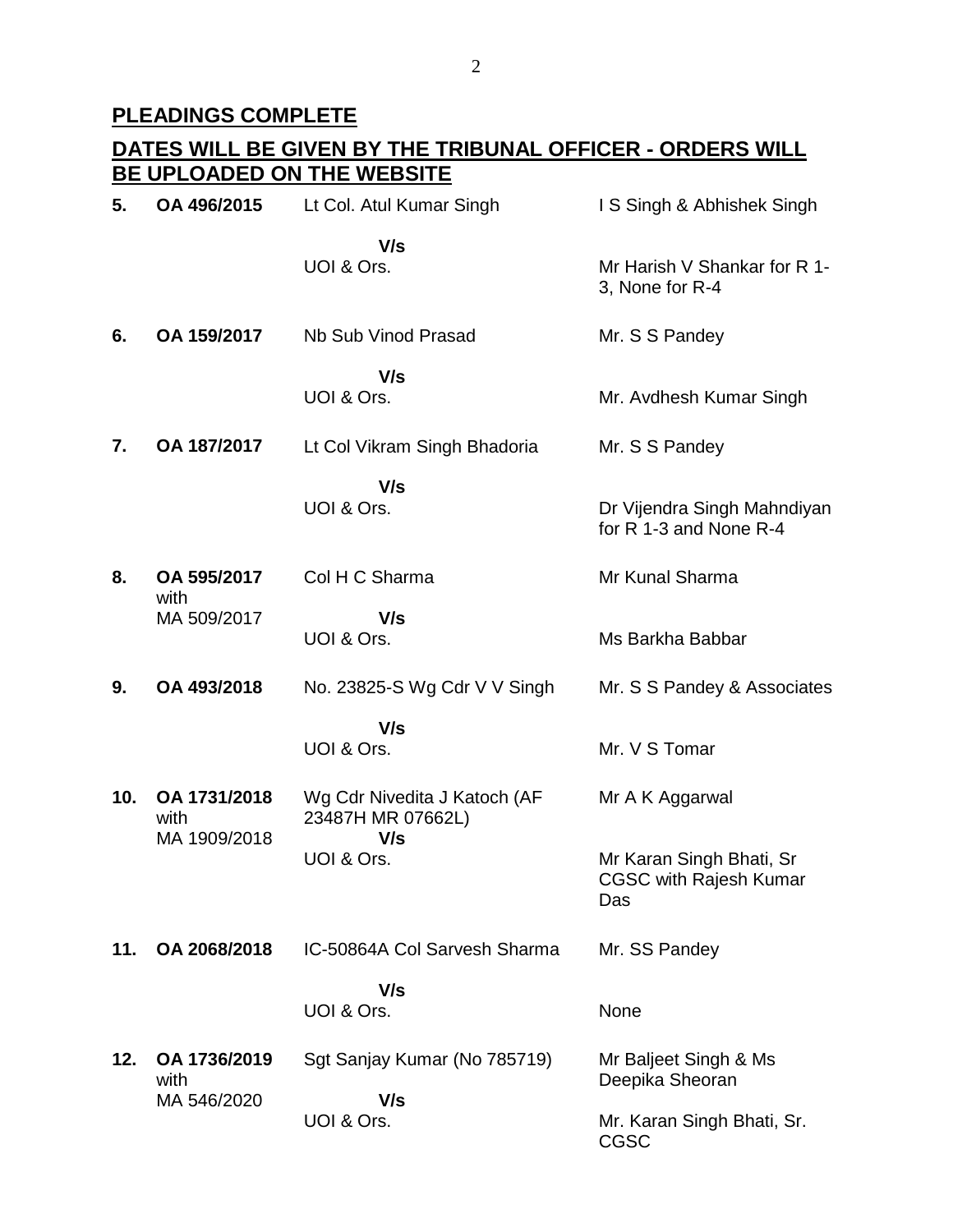### **MATTERS SCHEDULED FOR 01 OCT 2020**

|     | S. No. Case No.                    | <b>Parties Name</b>                                                | <b>Advocate for Petitioner /</b><br><b>Respondents</b> |
|-----|------------------------------------|--------------------------------------------------------------------|--------------------------------------------------------|
|     | <b>PLEADINGS NOT COMPLETE</b>      |                                                                    |                                                        |
| 13. | OA 318/2020<br>with<br>MA 398/2020 | Sub Dharam Singh (Retd) (JC 759870<br>F)                           | Ms Archana Ramesh                                      |
|     |                                    | V/s<br>UOI & Ors.                                                  | Ms. Jyotsna Kaushik                                    |
| 14. | OA 325/2020<br>with<br>MA 404/2020 | Nb Sub Devendra Kumar Mishra<br>(Retd) (JC-353692A)                | Ms Archana Ramesh                                      |
|     |                                    | V/s<br>UOI & Ors.                                                  | Ms. Jyotsna Kaushik                                    |
| 15. | OA 327/2020                        | No 6385150P Sep/DSC Shyam Lal                                      | Mr US Maurya                                           |
|     |                                    | V/s<br>UOI & Ors.                                                  | Mr. Shyam Narayan                                      |
| 16. | OA 563/2020                        | JC-452029L Sub Heera Singh                                         | Ms. Archana Ramesh                                     |
|     |                                    | V/s<br>UOI & Ors.                                                  | Mr. Niranjan Dass                                      |
| 17. | OA 564/2020                        | Hav Ram Kumar (14837849-K)                                         | Ms. Archana Ramesh                                     |
|     |                                    | V/s<br>UOI & Ors.                                                  | Mr. V Pattabhi Ram                                     |
| 18. | OA 565/2020<br>with<br>MA 680/2020 | Naib Subedar Laiq Ram Chauhan (JC- Ms. Archana Ramesh<br>341128 Y) |                                                        |
|     |                                    | V/s<br>UOI & Ors.                                                  | Mr. D K Sabat                                          |
| 19. | OA 1099/2020                       | SEP/DSC Hare Ram Mahto (No<br>14916065K)                           | Mr U S Maurya                                          |
|     |                                    | V/s                                                                |                                                        |
|     |                                    | UOI & Ors.                                                         | Mr. K K Tyagi                                          |
| 20. | OA 1162/2020<br>with               | Ex Col Vipin Raj Sirohi (IC-54492X)                                | Ms Archana Ramesh                                      |
|     | MA 1337/2020                       | V/s<br>UOI & Ors.                                                  | Mr. Harish V Shankar for R-1 to<br>R-3, None for R-4   |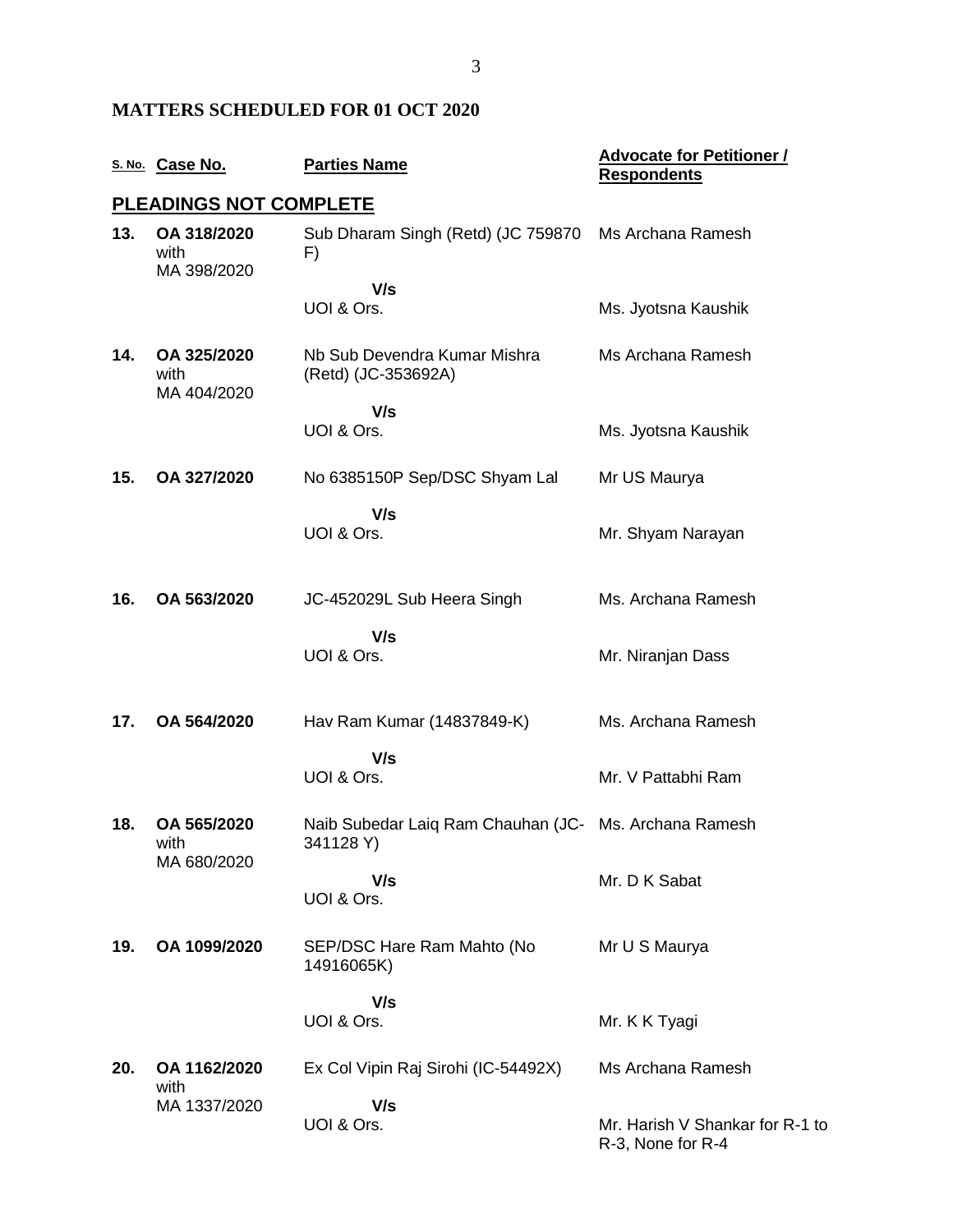## **DATES WILL BE GIVEN BY THE TRIBUNAL OFFICER - ORDERS WILL BE UPLOADED ON THE WEBSITE**

| 21. | OA 300/2017                         | Brig L I Singh                                                         | Mr. S S Pandey & Mr Vishwajeet<br>Singh        |
|-----|-------------------------------------|------------------------------------------------------------------------|------------------------------------------------|
|     |                                     | V/s<br>UOI & Ors.                                                      | Mr. Anil Gautam                                |
| 22. | OA 1748/2018                        | Gp Capt Jarnail Singh Boparai (18610) Mr. Ajai Bhalla<br>ADM/FC        |                                                |
|     |                                     | V/s<br>UOI & Ors.                                                      | Mr Harish V Shankar                            |
| 23. | OA 532/2019<br>with<br>MA 1106/2019 | JC-246877K Ex Nb Ris Rohitashv<br>Kumar                                | Mr. VS Kadian                                  |
|     |                                     | V/s<br>UOI & Ors.                                                      | Ms. Barkha Babbar                              |
| 24. | OA 778/2019                         | JC-770041N Sub/M Tech (Comn) Anuj Mr. S S Pandey & Associates<br>Kumar |                                                |
|     |                                     | V/s<br>UOI & Ors.                                                      | Mr. Neeraj, Sr. CGSC                           |
| 25. | OA 823/2019<br>with                 | Sep Bhupender Kumar (No 4574801<br>X)                                  | Mr DS Kauntae                                  |
|     | MA 1461/2019                        | V/s<br>UOI & Ors.                                                      | Mr Ashok Chaitanya                             |
| 26. | OA 934/2019                         | Smt Kamlesh Kushwaha wd/o Ex WO<br>Arbind Kumar (No 673150 F)          | Mr Omprakash Kr. Srivastava &<br>Vinay Makhija |
|     |                                     | V/s<br>UOI & Ors.                                                      | Dr. Vijendra Singh Mahndiyan                   |
| 27. | OA 1122/2019                        | No. 15332141-N Nb Sub Rajeev<br>Ranjan Pandey                          | Mr. N K Kohli                                  |
|     |                                     | V/s<br>UOI & Ors.                                                      | Mr KK Tyagi                                    |
| 28. | OA 1507/2019<br>with                | IC-47535Y Col Deepak Sharan                                            | Mr. SS Pandey & Associates                     |
|     | MA 2435/2019                        | V/s<br>UOI & Ors.                                                      | Dr. Vijendra Singh Mahndiyan                   |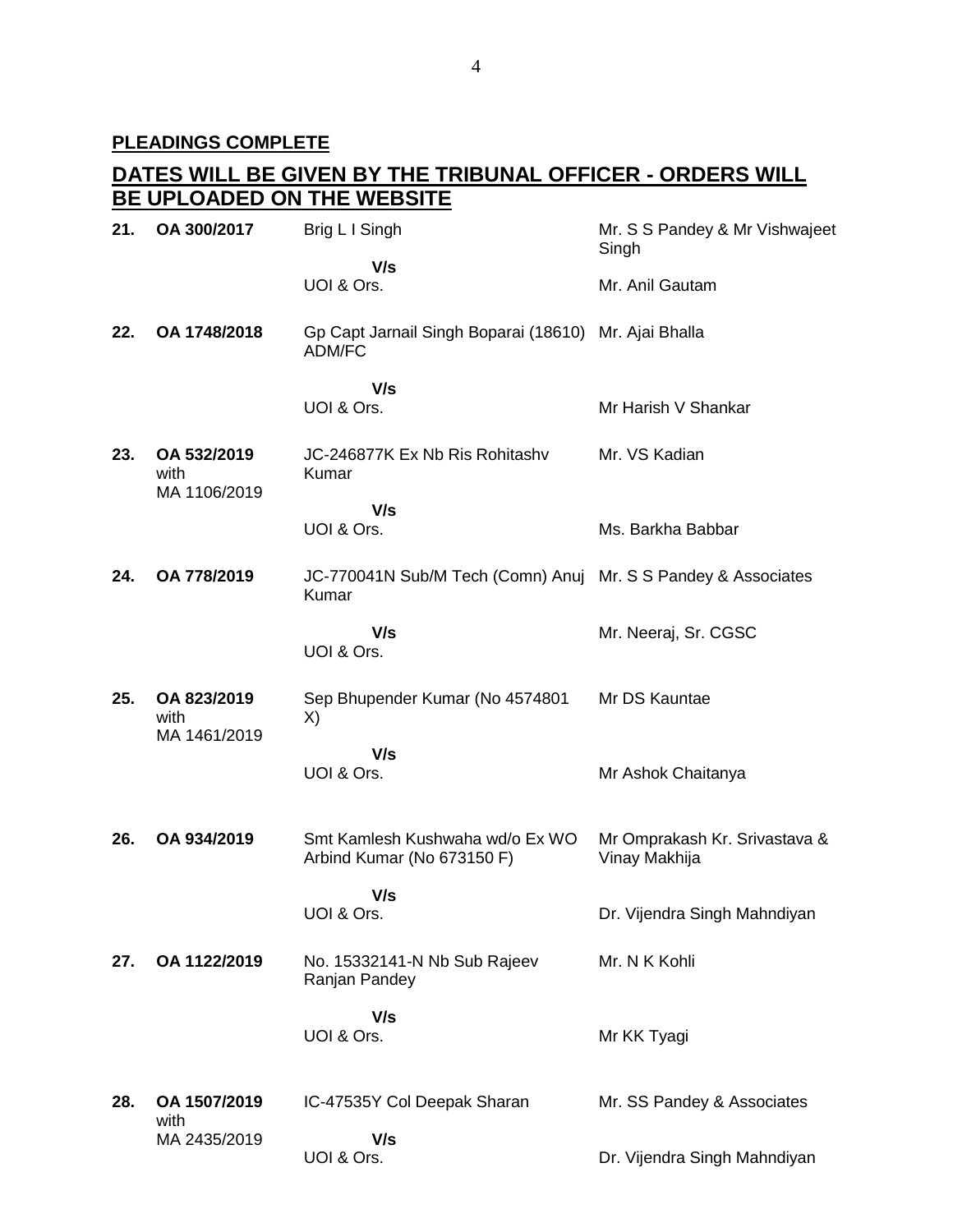| 29. | OA 284/2020 | No 4365595N Sep/DSC GD Stephen | Mr Veerendra Mohan |
|-----|-------------|--------------------------------|--------------------|
|     |             | Thangusualiam                  |                    |

 **V/s** UOI & Ors.

Ms. Barkha Babbar

#### **THIS BENCH WILL NOT ASSEMBLE TODAY**

#### **CORAM:**

#### **HON'BLE THE CHAIRPERSON HON'BLE MS. JUSTICE SUNITA GUPTA HON'BLE LT. GEN. PHILIP CAMPOSE**

### **MATTERS SCHEDULED FOR 17 SEP 2020**

| <u>S.</u><br>No. | <u>Case No.</u>    | <b>Parties Name</b>            | <b>Advocate for Petitioner /</b><br><b>Respondents</b>                         |
|------------------|--------------------|--------------------------------|--------------------------------------------------------------------------------|
|                  | <b>For Hearing</b> |                                |                                                                                |
| 1.               | OA 1487/2018       | JWO SK Sahay (No729608N)       | Mr Ajit Kakkar                                                                 |
|                  |                    | V/s<br>UOI & Ors.              | Dr. Vijendra Singh Mahndiyan<br>for R 1-4, None for R-5                        |
| <b>WITH</b>      |                    |                                |                                                                                |
| 2.               | OA 1952/2017       | IC-69685P Maj Banti Mahouria   | Mr. Rajiv Manglik                                                              |
|                  |                    | V/s<br>UOI & Ors.              | Ms Barkha Babbar for R 1-3 &<br>5, Mr Veerendra Mohan for R-<br>$\overline{4}$ |
| <b>WITH</b>      |                    |                                |                                                                                |
| 3.               | OA 1880/2018       | NC(E) Deepak Kumar (827291-F)  | Mr. Ajit Kakkar                                                                |
|                  |                    | V/s<br>UOI & Ors.              | Mr. Ashok Chaitanya for R 1-<br>4, Mr Md Mujeeb for R-5                        |
| <b>WITH</b>      |                    |                                |                                                                                |
| 4.               | OA 1983/2018       | IC-71876H Maj Surajinder Singh | Ms. Archana Ramesh                                                             |
|                  |                    | V/s<br>UOI & Ors.              | Dr Vijendra Singh Mahndiyan<br>for R 1-3 & Ms Bhawana<br>Pandey for R-4        |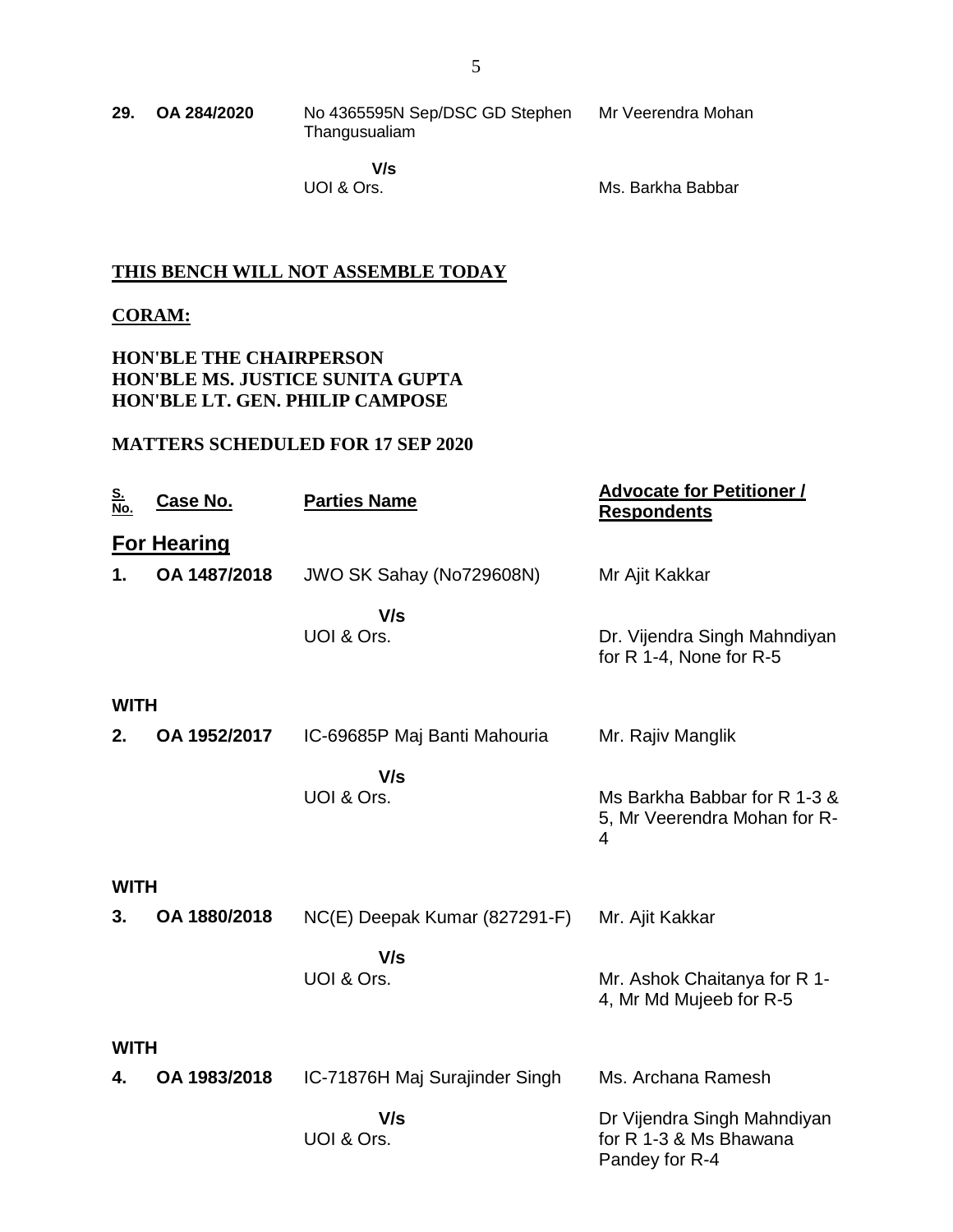|             | <b>WITH</b>             |                                              |                                                                         |  |  |  |
|-------------|-------------------------|----------------------------------------------|-------------------------------------------------------------------------|--|--|--|
| 5.          | OA 1641/2018            | Lt Col Jitendra Rawat                        | Mr. Ajit Kakkar                                                         |  |  |  |
|             |                         | V/s<br>UOI & Ors.                            | Ms. Jyotsna Kaushik for R-1<br>to $3 & 5$ and R-4 (In Person)           |  |  |  |
| <b>WITH</b> |                         |                                              |                                                                         |  |  |  |
| 6.          | OA 1181/2019            | Cpl Pankaj Motton (939142-N)                 | Mr. Ajit Kakkar & Associates                                            |  |  |  |
|             |                         | V/s<br>UOI & Ors.                            | Mr VS Tomar for R 1-4                                                   |  |  |  |
| <b>WITH</b> |                         |                                              |                                                                         |  |  |  |
| 7.          | OA 2036/2019<br>with MA | Major Vipin Nath (IC-78189P)                 | Mr. Ajit Kakkar & Associates                                            |  |  |  |
|             | 2942/2019               | V/s<br>UOI & Ors.                            | Mr. Karan Singh Bhati, Sr.<br>CGSC for R 1-3, Mr Anand<br>Kumar for R-4 |  |  |  |
| <b>WITH</b> |                         |                                              |                                                                         |  |  |  |
| 8.          | OA 2426/2019            | Maj Ashish Tiwari (IC 69018 F)               | Mr Ajit Kakkar, Madhuri Koli<br>and Alpana Yadav                        |  |  |  |
|             |                         | V/s<br>UOI & Ors.                            | Dr. Vijendra Singh Mahndiyan<br>for R 1-3, Mr SH Sandhu for<br>$R - 4$  |  |  |  |
|             | WITH                    |                                              |                                                                         |  |  |  |
| 9.          | OA 897/2019             | NO 19652L Gp Capt Pawan Nagpal Mr. VS Kadian |                                                                         |  |  |  |
|             |                         | V/s<br>UOI & Ors.                            | Mr Harish V Shakar for R 1 to<br>3 & 5, None for R-4                    |  |  |  |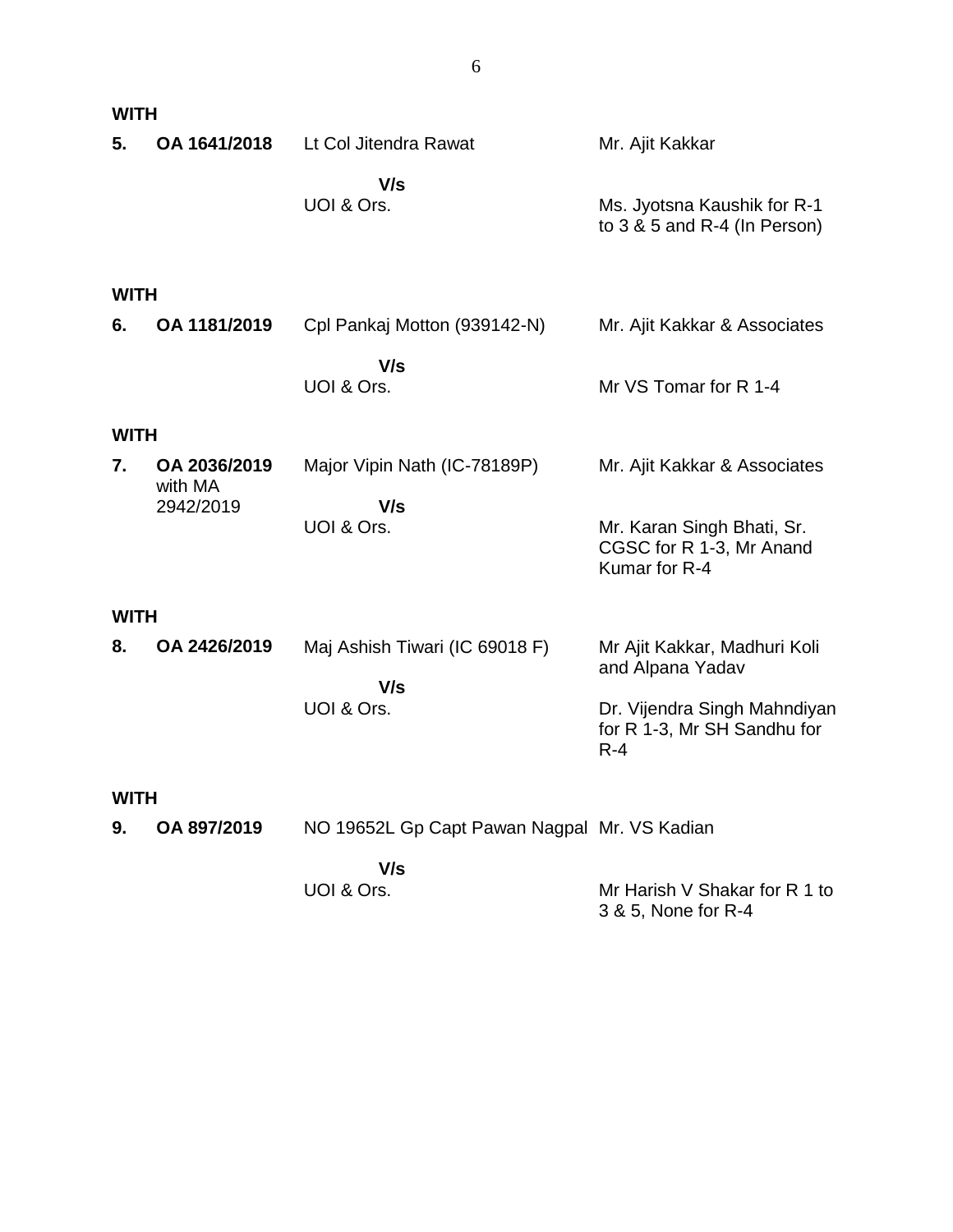# **ARMED FORCES TRIBUNAL, PRINCIPAL BENCH, NEW DELHI LIST OF BUSINESS**

**Date: 01-10-2020**

#### **Timing: 10:30 AM to 01.00 PM & 02.00 PM to 04.30 PM**

## **COURT No. 2 (Ground Floor)**

#### **CORAM:**

#### **HON'BLE MS. JUSTICE SUNITA GUPTA HON'BLE LT. GEN. PHILIP CAMPOSE**

#### **MATTERS SCHEDULED FOR 17 SEP 2020**

| <u>S.</u><br>No. | Case No.                 | <b>Parties Name</b>                                        | <b>Advocate for Petitioner /</b><br><b>Respondents</b> |
|------------------|--------------------------|------------------------------------------------------------|--------------------------------------------------------|
|                  | <b>ADMISSION MATTERS</b> |                                                            |                                                        |
| 1.               | OA 1453/2019             | JC-641854M Ex Sub Maj (Hony<br>Capt) Hoshiyar Singh<br>V/s | Mr. Veerendra Mohan                                    |
|                  |                          | UOI & Ors.                                                 | Mr. Satya Ranjan Swain                                 |
| 2.               | OA 400/2020              | Col AK Nair (Retd) (IC 38063 M)                            | Ms Archana Ramesh                                      |
|                  |                          | V/s<br>UOI & Ors.                                          | Dr Vijendra Singh Mahndiyan                            |
| 3.               | OA 1017/2020             | Ex MWO (Hony Fg Offr) Umesh<br>Chand Sharma (No 658023 N)  | Mr Shiv Ram Singh and<br>Girindra Kumar Pathak         |
|                  |                          | V/s                                                        |                                                        |
|                  |                          | UOI & Ors.                                                 | Mr. Harish V Shankar                                   |

#### **MATTERS SCHEDULED FOR 01 OCT 2020**

| <b>S. No.</b> Case No.   | <b>Parties Name</b> | <b>Advocate for Petitioner / Respondents</b> |  |  |  |
|--------------------------|---------------------|----------------------------------------------|--|--|--|
| <b>ADMISSION MATTERS</b> |                     |                                              |  |  |  |
|                          |                     |                                              |  |  |  |

**4. OA 1298/2020** with MA 1559/2020 Ex Nk Jitendra Kumar (No 2691897 K) Mr Praveen Kumar  **V/s** UOI & Ors.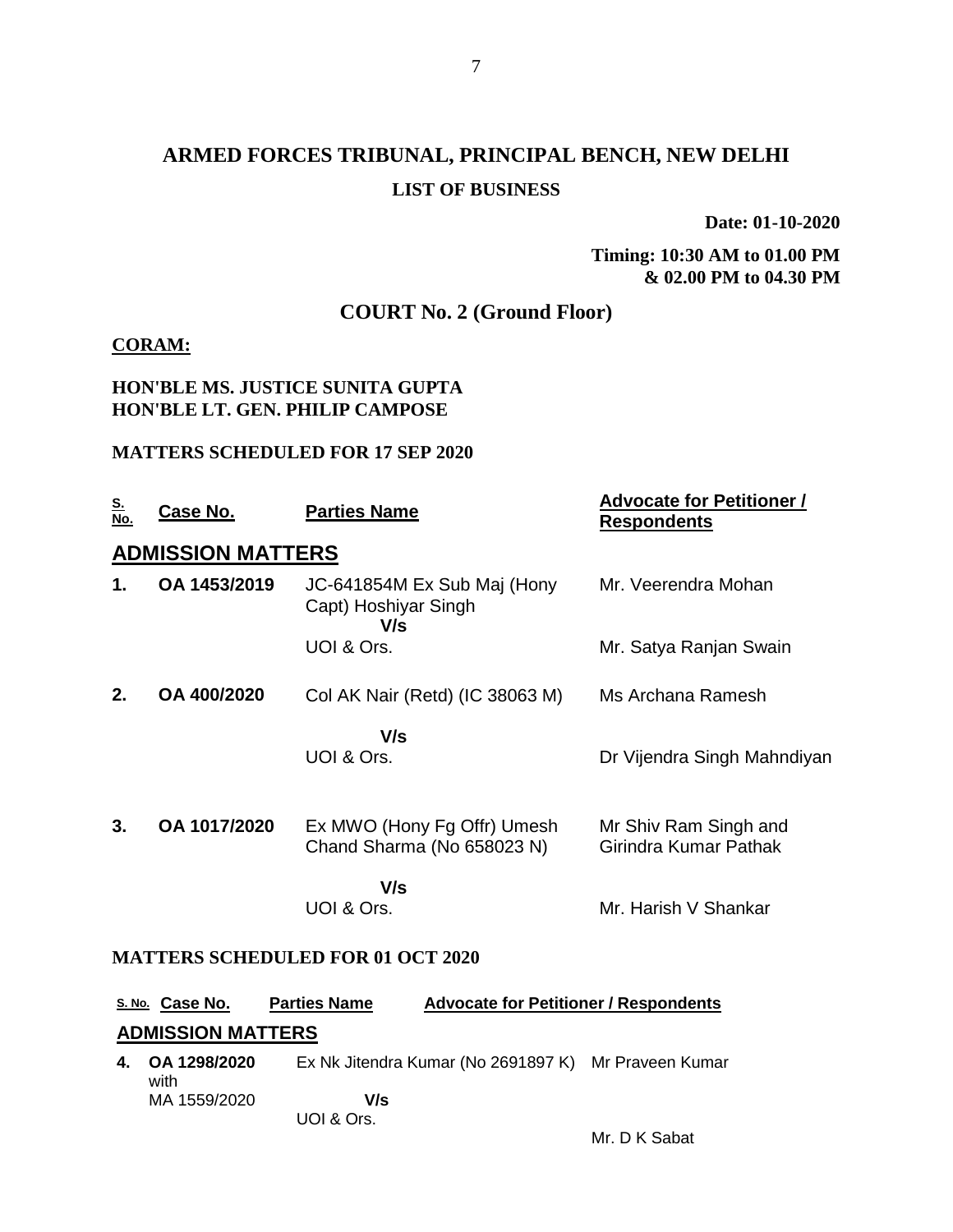| 5. | OA 1299/2020                             | 4264161M Ex Hav Clk (SD) Uma Kant Mr. Virender Singh Kadian<br>Sahoo |                             |
|----|------------------------------------------|----------------------------------------------------------------------|-----------------------------|
|    |                                          | V/s<br>UOI & Ors.                                                    | Mr. S D Windlesh            |
| 6. | OA 1300/2020<br>with<br>MA 1560/2020     | Smt. S Annapoorani W/o Late Ex<br>MWO R Santhanam(272421 R)          | Mr. Ajit Kakkar             |
|    |                                          | V/s<br>UOI & Ors.                                                    | Mr. Rajeev Kumar            |
| 7. | OA 1301/2020                             | Ex NK(DSC) Hari Kumar Singha<br>$(13614460-K)$                       | Mr Ved Prakash              |
|    |                                          | V/s<br>UOI & Ors.                                                    | Mr. S D Windlesh            |
| 8. | OA 1302/2020<br>with<br>MA 1561/2020     | Ex Nb/Sub Bandaru Suri Babu (JC-<br>310037 N)                        | Mr. Praveen Kumar           |
|    |                                          | V/s<br>UOI & Ors.                                                    | Mr. Avdhesh Kumar Singh     |
| 9. | OA 1303/2020                             | Ex Sep Shadi Ram (1146331)                                           | Mr. Trivedi & Associates    |
|    |                                          | V/s<br>UOI & Ors.                                                    | None                        |
|    | 10. OA 1304/2020<br>with                 | Ex LAC Syed Aslam Basha (950075 N) Mr Ajit Kakkar & Associates       |                             |
|    | MA 1562/2020                             | V/s<br>UOI & Ors.                                                    | Mr. S D Windlesh            |
|    | 11. OA 1305/2020<br>with<br>MA 1563/2020 | Ex HAV Tatkare Shrikrishna<br>Ramchandra (15681613F)                 | Mr Ajit Kakkar & Associates |
|    |                                          | V/s<br>UOI & Ors.                                                    | Mr. Ashok Chaitanya         |
|    | 12. OA 1306/2020                         | Ex HAV Govind Pethe (15773000F)                                      | Mr Ajit Kakkar & Associates |
|    |                                          | V/s<br>UOI & Ors.                                                    | None                        |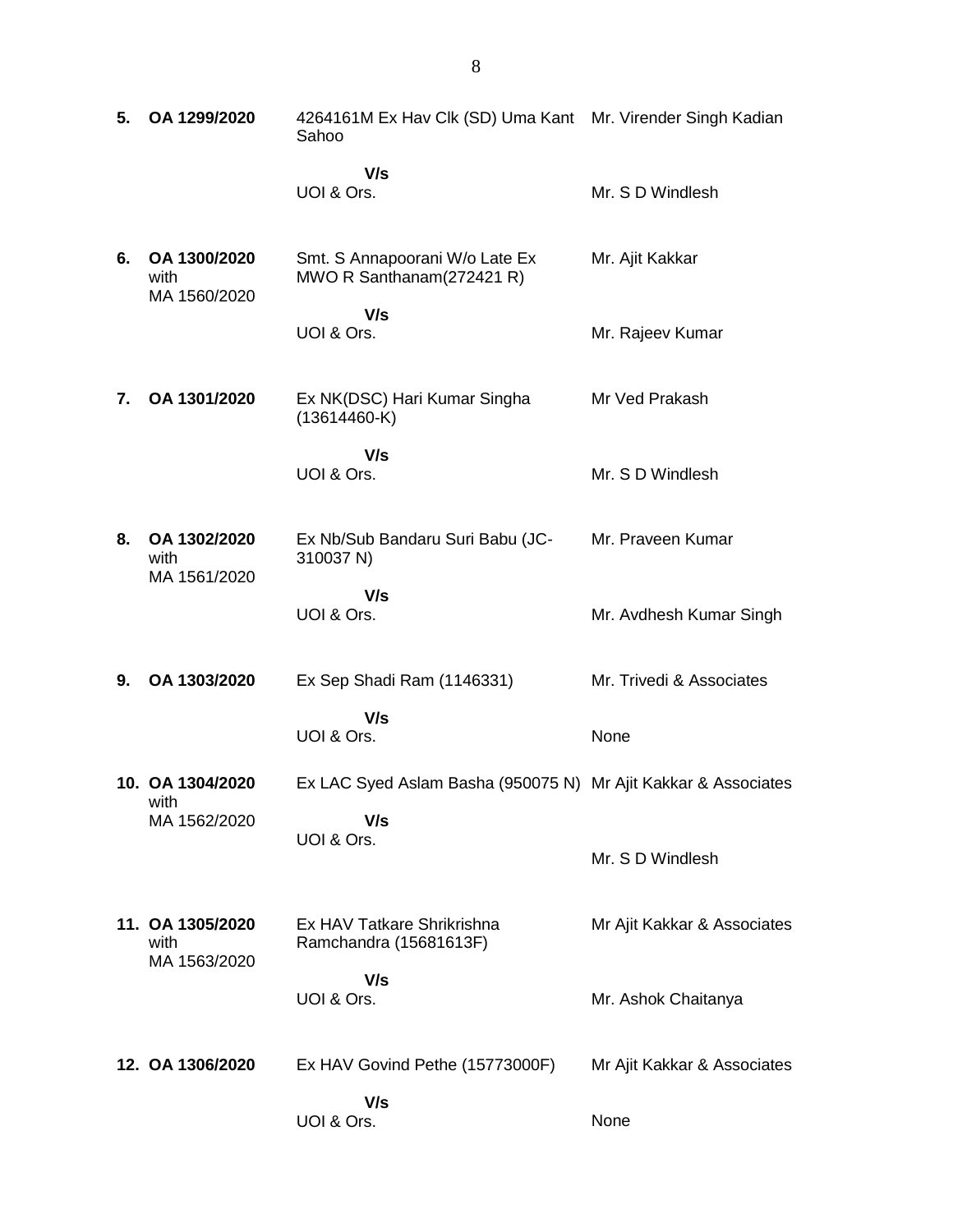**13. OA 1307/2020** with MA 1564/2020 Ex JWO Modi Nilesh Kumar Indravadan (684472F)  **V/s** UOI & Ors. Mr Ajit Kakkar None **14. OA 1308/2020** JC-300065M Sub (AIG) Netar Singh Thakur (Retd.)  **V/s** UOI & Ors. Mr. S S Pandey & Associates None **15. OA 1309/2020** with MA 1565/2020 GP Cpt AK Pradhan (Retd.) (17162 B)  **V/s** UOI & Ors. Mr Indra Sen Singh & Mr Abhishek Singh None **16. OA 1310/2020** with MA 1566/2020 Ex ERA-3 Tata Rao Kandregula (550025 H)  **V/s** UOI & Ors. Mr Ved Prakash None **17. OA 1311/2020** with MA 1567/2020 Ex Nk (TS) Pawan Singh (9102402Y)  **V/s** UOI & Ors. Mr Bikrama Sah None **18. OA 1312/2020** with MA 1568/2020 Ex SIGMN Mahendra Singh (6288065) Ms Pallavi Awasthi  **V/s** UOI & Ors. None **19. OA 1315/2020** with MA 1572/2020 WO RN Sahu (Retd) (602247)  **V/s** UOI & Ors. Mr Manoj Kr Gupta None **20. OA 1316/2020** with MA 1573/2020 JWO S Subramanian (Retd) (607794)  **V/s** UOI & Ors. Mr Manoj Kr Gupta None **21. OA 1318/2020** with MA 1574/2020 Ex CPL Pramod Kumar Savita (773793 Mr Ved Prakash R)  **V/s** UOI & Ors. None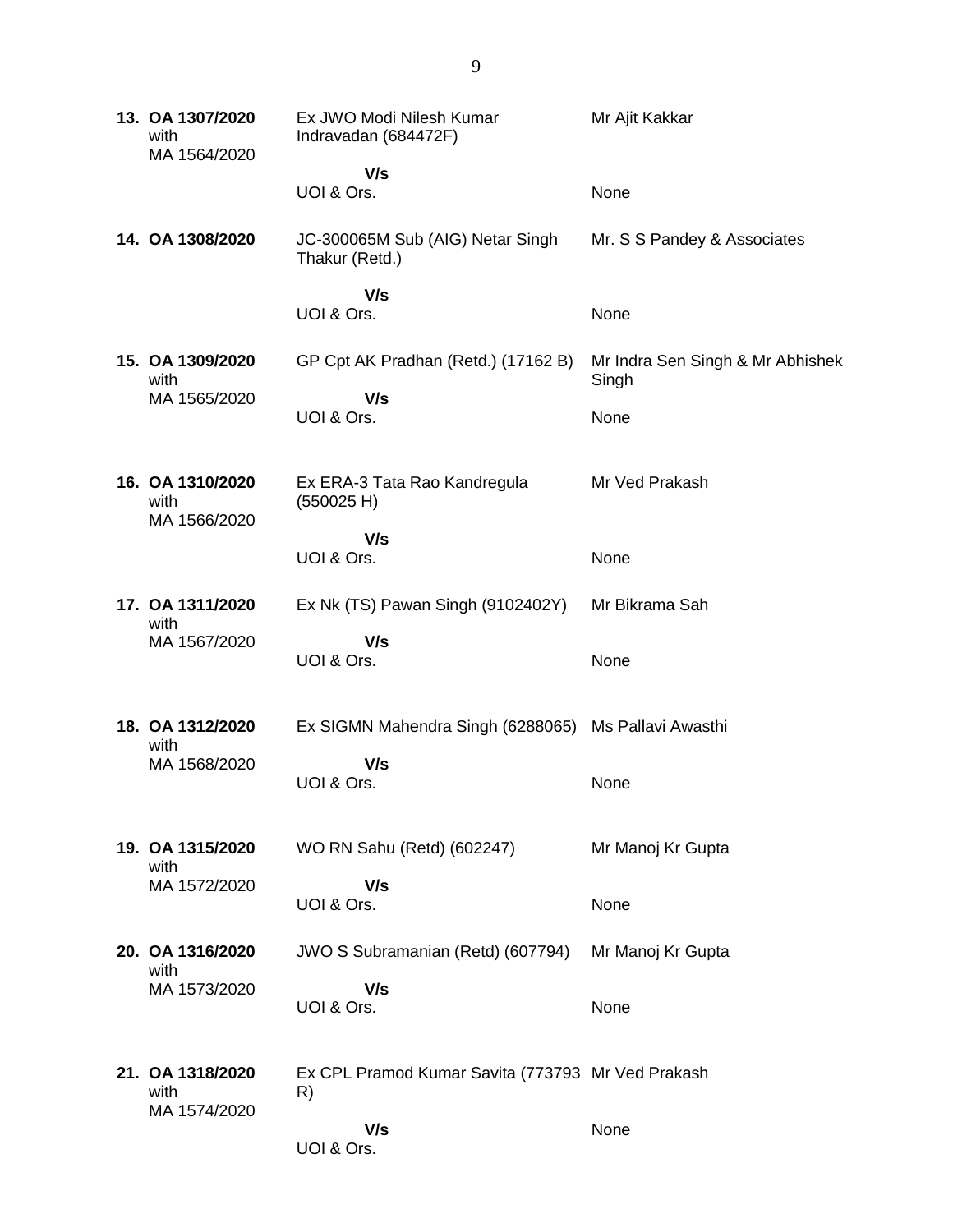**22. OA 1319/2020** with MA 1575/2020 Smt Ramawati Widow of Late WO RN Seth (245104)  **V/s** UOI & Ors. Mr Manoj Kr Gupta None

**MA (EXECUTION)**

- **23. MA 1487/2020** in OA 1112/2017 Ex JWO Udayabhanu S (No 256373) in the matter of Ex JWO Thangaswami & Others Mr Manoj Kr Gupta
- **V/s** UOI & Ors None **24. MA 1519/2020** in OA 1380/2017 Ex Sgt Vinod Prakash (672885)  **V/s** UOI & Ors. Mr. A K Trivedi & Mr. Yogesh Sharma Mr. Shyam Narayan
- **25. MA 1570/2020** in OA 72/2019 No 15363903 Ex Nk Vijay Singh  **V/s** UOI & Ors Mr RK Rastogi Mr. D K Sabat

#### **MA (OTHERS)**

- **26. MA 742/2020** in OA 2077/2019 14260010N Nk DSC Upendra Kumar  **V/s** UOI & Ors. Mr. US Maurya None
- **27. MA 1490/2020 & MA 1494/2020** in OA 1149/2017 UOI & Ors  **V/s** Smt Reena Ms. Barkha Babbar Mr. V S Kadian
- **28. MA 1491/2020** in MA 763/2020 in OA 1673/2019 Ex Sgt Shepal Bhal Chandra (No 244337)  **V/s** UOI & Ors Mr Manoj Kr Gupta Mr. Ashok Chaitanya
- **29. MA 1492/2020** in OA 1560/2018 Lt Cdr Bhisham Kumar (Retd) (No 89032W)  **V/s** UOI & Ors Mr. Sukhjinder Singh Mr. Prabodh Kumar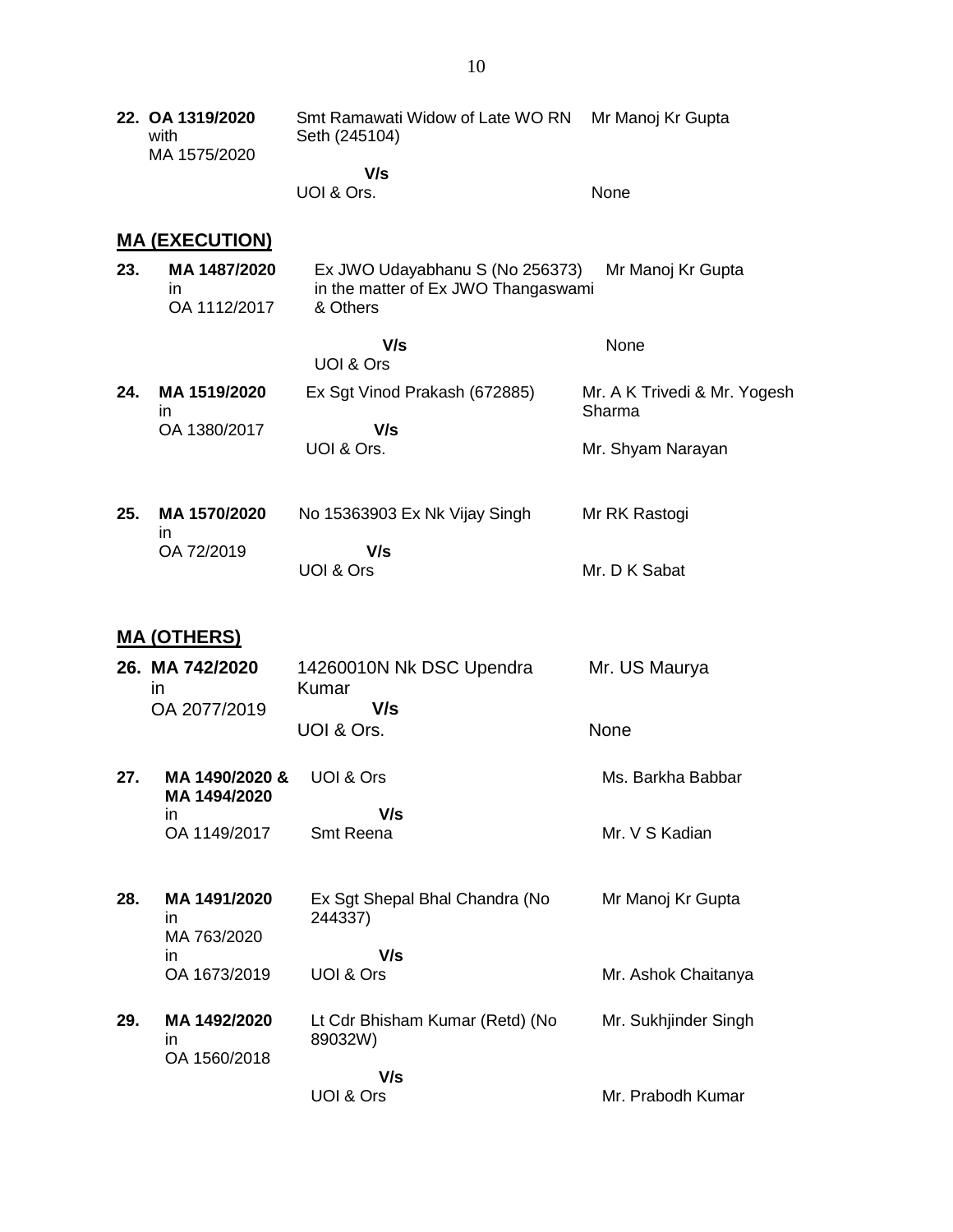| 30. | RA 29/2020<br>in                         | UOI & Ors.                                                | Mr. A K Gautam                                                        |
|-----|------------------------------------------|-----------------------------------------------------------|-----------------------------------------------------------------------|
|     | MA 1122/2020<br>in.<br>OA 1906/2018      | V/s<br>Brig Ratan Kumar (IC-42805Y)                       | Mr. S S Pandey                                                        |
|     | 31. RA 34/2020<br>with                   | IC-40322H Col Aloke Guha (Retd.)                          | Mr. Ajay Yadav                                                        |
|     | MA 1569/2020<br>in.<br>OA 1378/2018      | V/s<br>UOI & Ors.                                         | Mr. Shyam Narayan                                                     |
|     | <b>PLEADINGS NOT COMPLETE</b>            |                                                           |                                                                       |
|     | 32. OA 1271/2019<br>with<br>MA 2002/2019 | Ex Sep Harvilash Mishra (No<br>6610919Y)                  | Mr. Manoj Kumar Gupta                                                 |
|     |                                          | V/s<br>UOI & Ors.                                         | Ms. Jyotsna Kaushik                                                   |
|     |                                          |                                                           |                                                                       |
|     | 33. OA 1408/2019<br>with                 | Ex Nk Sunil Kumar (No 6925911H)                           | Mr. Praveen Kumar                                                     |
|     | MA 2162/2019                             | V/s<br>UOI & Ors.                                         | Mr. S D Windlesh                                                      |
|     | 34. OA 1410/2019<br>with<br>MA 2163/2019 | No. 652070-L Ex JWO Chheda Singh Mr. Ved Prakash<br>Yadav |                                                                       |
|     |                                          | V/s<br>UOI & Ors.                                         | Mr. K K Tyagi                                                         |
|     | <b>PART HEARD</b>                        |                                                           |                                                                       |
|     | 35. OA 450/2015                          | Maj R C Maharana (Retd.)                                  | Mr. N K Ghai                                                          |
|     |                                          | V/s<br>UOI & Ors.                                         | Mr SD Windlesh                                                        |
|     | 36. OA 875/2016                          | Lt Col (Retd) Ramanpreet Singh<br>Bajwa                   | Mr. Mohan Kumar, Rashmi<br>Singh, Rohit Pratap &<br><b>Associates</b> |
|     |                                          | V/s<br>UOI & Ors.                                         | Mr Avdhesh Kumar Singh                                                |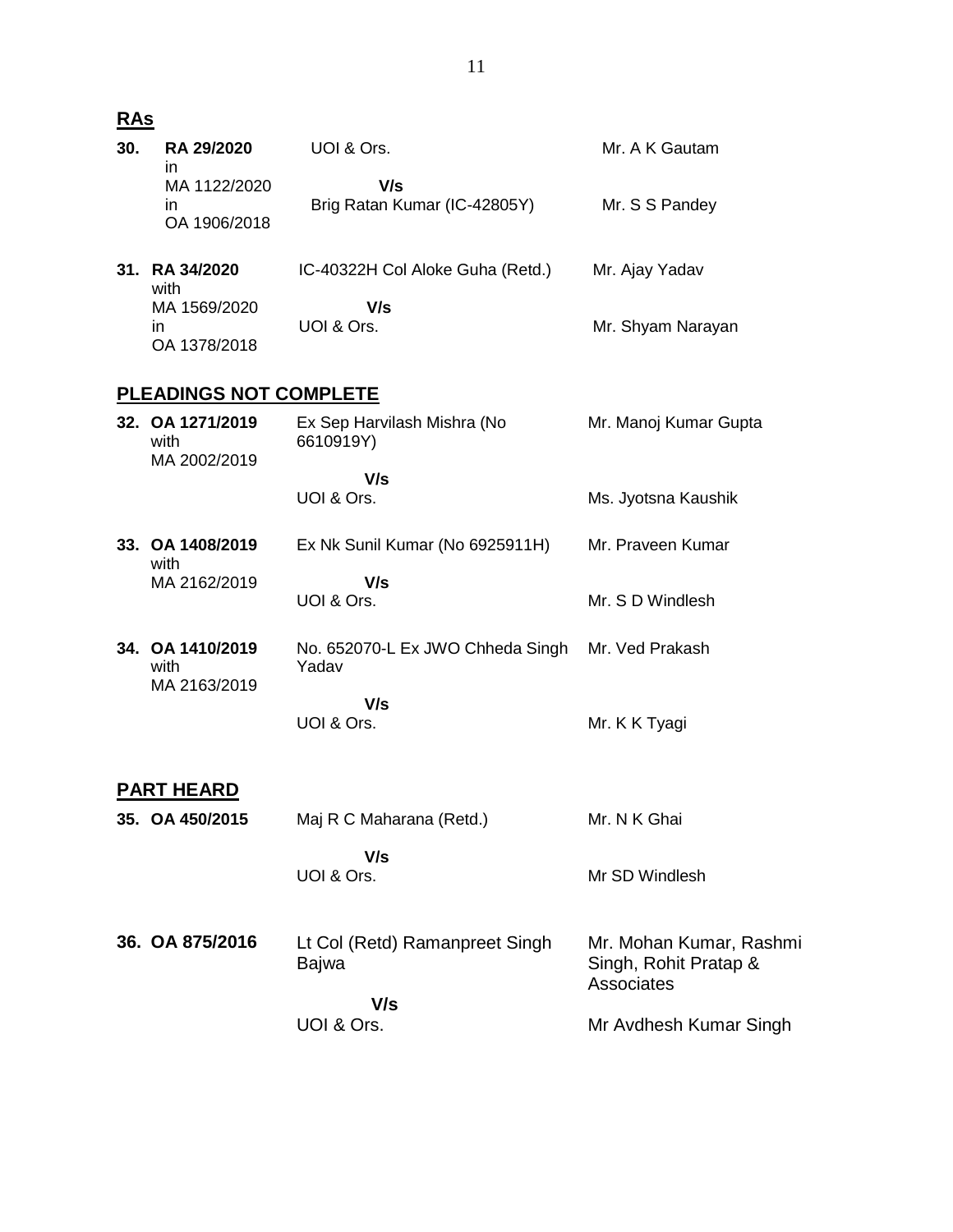## **DATES WILL BE GIVEN BY THE TRIBUNAL OFFICER - ORDERS WILL BE UPLOADED ON THE WEBSITE**

**MATTERS SCHEDULED FOR 17 SEP 2020**

## **MA (EXECUTION)**

| 37.         | MA 1060/2018<br>ın                       | Lt Cdr R Krishna Murthy (01766N)<br>& Ors.                            | Mr. Sukhjinder Singh                                                        |
|-------------|------------------------------------------|-----------------------------------------------------------------------|-----------------------------------------------------------------------------|
|             | OA 1954/2017                             | V/s<br>UOI & Ors.                                                     | Dr. Vijendra Singh Mahndiyan<br>for R 1-3 & Mr. Harish V<br>Shankar for R-4 |
| <b>WITH</b> |                                          |                                                                       |                                                                             |
| 38.         | MA 1424/2019                             | MA 1411/2019 & Lt Cdr R Krishna Murthy (Retd.) &<br>Ors.              | Mr. Sukhjinder Singh                                                        |
|             | in.<br>OA 1954/2017                      | V/s                                                                   |                                                                             |
|             |                                          | UOI & Ors.                                                            | Mr. Harish V Shankar                                                        |
| 39.         | MA 2471/2019<br><i>in</i><br>OA 659/2018 | JC-272946M Sub Maj (Clk SD)<br>Sanju Bankhede<br>V/s                  | Mr JP Sharma & Associates                                                   |
|             |                                          | UOI & Ors                                                             | Mr YP Singh                                                                 |
|             | <u>MA (OTHERS)</u>                       |                                                                       |                                                                             |
| 40.         | RA 16/2019<br>in                         | SS-33300F Ex Capt R Y Patankar                                        | Mr. S M Dalal & Ajay Yadav                                                  |
|             | OA 163/2016                              | V/s<br>UOI & Ors.                                                     | Mr. Avdhesh Kumar Singh                                                     |
| 41.         | MA 467/2019<br>in RA 43/2016<br>in.      | Capt Dheeraj Bhargava (Retd) (IC<br>53124W)                           | Mr SS Pandey                                                                |
|             | OA 653/2015                              | V/s                                                                   |                                                                             |
|             |                                          | UOI & Ors                                                             | Mr Harish V Shankar                                                         |
| 42.         | MA 741/2019<br>ın                        | <b>UOI &amp; Ors</b>                                                  | Mr. JS Yadav                                                                |
|             | MA 1649/2018                             | V/s                                                                   |                                                                             |
|             | ın<br>OA 206/2018                        | Ex Rfn Karambir Singh (2893503H) Mr. J P Sharma                       |                                                                             |
| 43.         | MA 1034/2019<br>ın<br>OA 348/2016        | JC-841963H Ex Sub Ramashankar Mr. Virender Singh Kadian<br>Chaurasiya |                                                                             |
|             |                                          | V/s                                                                   |                                                                             |
|             |                                          | UOI & Ors.                                                            | Mr. Prabodh Kumar                                                           |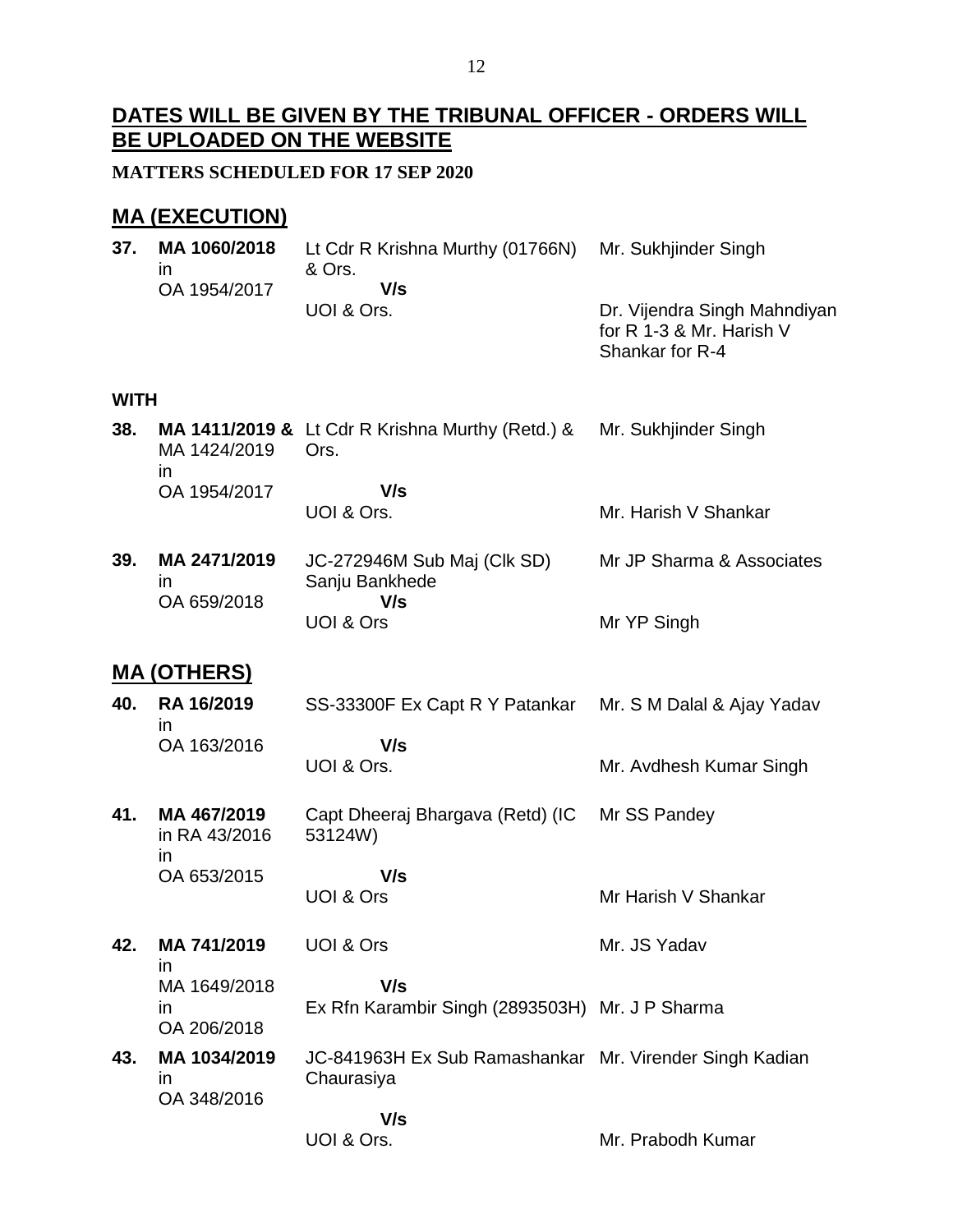# **PLEADINGS NOT COMPLETE**

| 44. | OA 1485/2018                        | IC-45079A Lt Col Sharath Kumar<br>Bhat (Retd.) | Mr. Ajit Kakar              |
|-----|-------------------------------------|------------------------------------------------|-----------------------------|
|     |                                     | V/s<br>UOI & Ors.                              | Mr. Rajesh Kumar Das        |
| 45. | OA 1586/2018                        | Ex Sig/man Prabhat Ranjan<br>Srivastav         | Mr. Kshatrshal Raj          |
|     |                                     | V/s<br>UOI & Ors.                              | Mr. J S Rawat               |
| 46. | OA 2001/2018                        | IC-42523A Col Hemant Chaturvedi<br>(Retd)      | Mr. VS Kadian               |
|     |                                     | V/s<br>UOI & Ors.                              | Mr. Rajesh Kumar Das        |
| 47. | OA 396/2019                         | SS-44229Y Maj Rahul Kumar<br>Verma             | Mr. T Prasad                |
|     |                                     | V/s<br>UOI & Ors.                              | Mr Satya Ranjan Swain       |
| 48. | OA 553/2019                         | Ex Sgt Arun Kashinath Patil (No<br>636641 G)   | Mr Ajit Kakkar & Associates |
|     |                                     | V/s<br>UOI & Ors.                              | Mr. Avdhesh Kumar Singh     |
| 49. | OA 555/2019                         | Ex Rect Kharak Singh (No<br>4086677)           | Mr A Raj Narayanan          |
|     |                                     | V/s<br>UOI & Ors.                              | Mr Shyam Narayan            |
| 50. | OA 692/2019                         | IC-45381Y Col Surinder Pal Singh<br>(Retd)     | Mr. Rajiv Manglik           |
|     |                                     | V/s<br>UOI & Ors.                              | Mr. Ashok Chaitanya         |
| 51. | OA 779/2019<br>with<br>MA 1382/2019 | Ex MWO Om Prakash Tiwari (No<br>255836 S)      | Mr Ajit Kakkar & Associates |
|     |                                     | V/s<br>UOI & Ors.                              | Mr. Y P Singh               |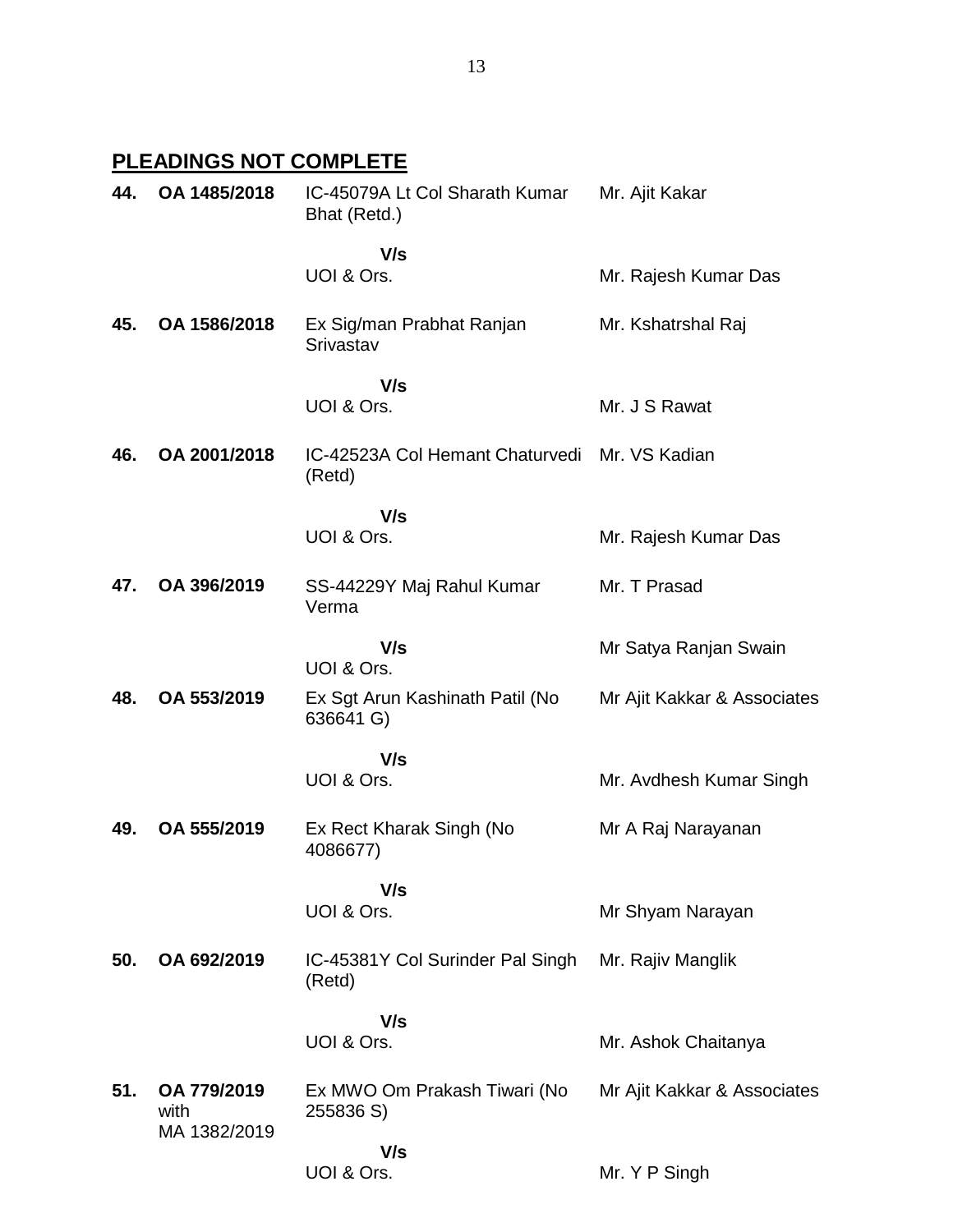| 52. | OA (Appeal)<br>998/2019 | Sgt Sadasukh Bishnoi (No 792672<br>F)                   | Mr DK Sharma        |
|-----|-------------------------|---------------------------------------------------------|---------------------|
|     |                         | V/s<br>UOI & Ors.                                       | Mr. Anil Gautam     |
| 53. | OA 1309/2019            | Ex MWO (HFO) Pramod Kumar<br>Mishra (No 636933)         | Mr Baljeet Singh    |
|     |                         | V/s<br>UOI & Ors.                                       | Ms. Suman Chauhan   |
| 54. | OA 1310/2019            | Gp Capt Prabhakaran Narayanan<br>Nair (Retd) (No 16798) | Mr. Baljeet Singh   |
|     |                         | V/s<br>UOI & Ors.                                       | Mr. Ashok Chaitanya |
| 55. | OA 1313/2019            | Wg Cdr Apurba Kumar Gayan<br>(Retd.)                    | Mr. Ajit Kakkar     |
|     |                         | V/s<br>UOI & Ors.                                       | Mr. Y P Singh       |
| 56. | OA 1357/2019            | No. 666943 Ex MWO (HFL) Indr<br>Raj Chaudhary           | Mr. Baljeet Singh   |
|     |                         | V/s<br>UOI & Ors.                                       | Mr. Waize Ali Noor  |

## **PLEADINGS COMPLETE**

## **DATES WILL BE GIVEN BY THE TRIBUNAL OFFICER - ORDERS WILL BE UPLOADED ON THE WEBSITE**

| 57. | OA 659/2015          | Capt (Retd) Ram Saran Singh | Mr SM Dalal      |
|-----|----------------------|-----------------------------|------------------|
|     |                      | V/s<br>UOI & Ors.           | Mr KK Tyagi      |
| 58. | OA 1035/2015<br>with | Ex Sep Vinod Singh          | Mr. V S Kadian   |
|     | MA 999/2015          | V/s<br>UOI & Ors.           | Mr Prabodh Kumar |
| 59. | OA 1130/2016         | Ex Cpl Kanwar Pal           | Mr. V S Kadian   |
|     |                      | V/s<br>UOI & Ors.           | Mr Prabodh Kumar |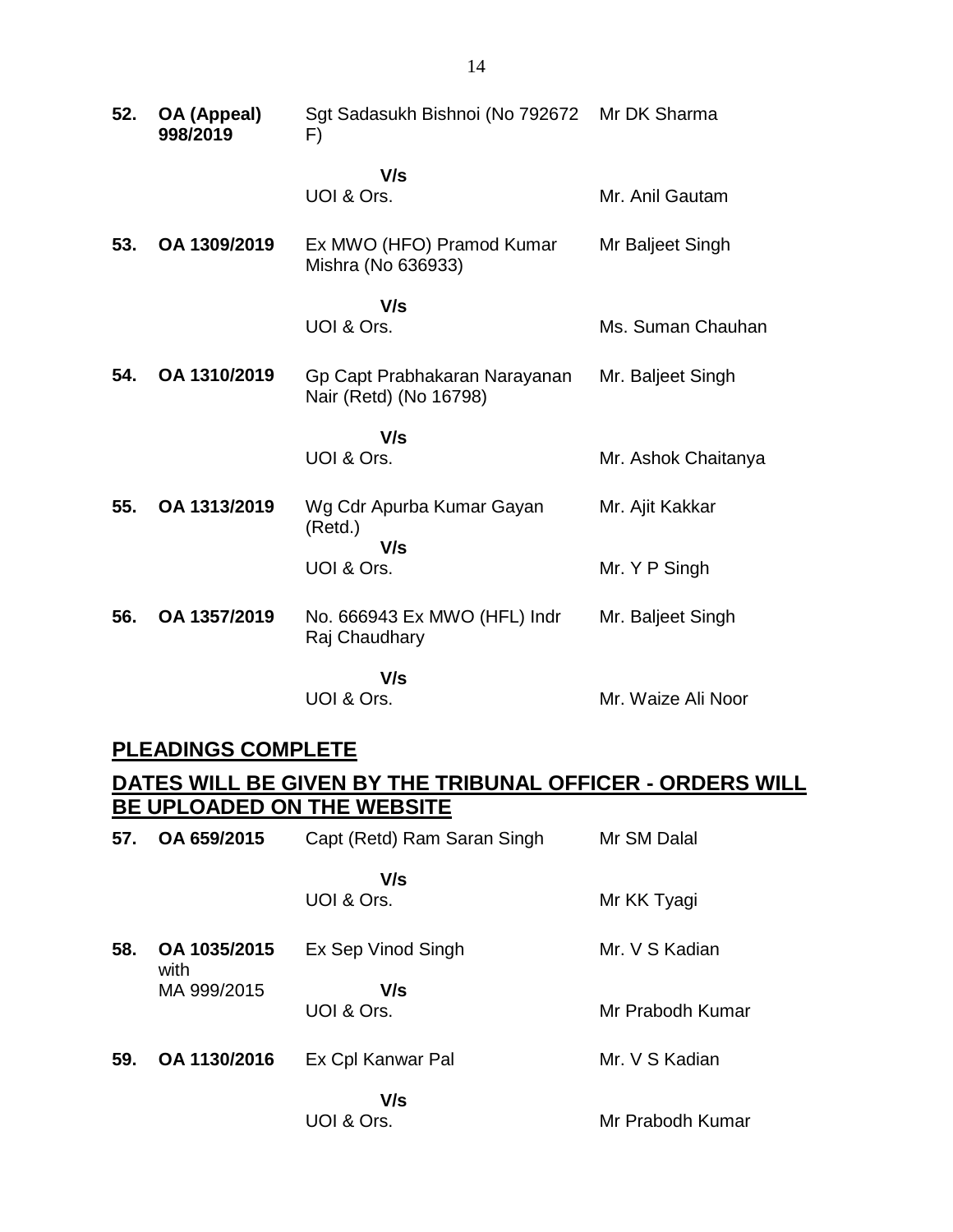| 60.                       | OA 141/2017<br>with                                                                                    | Ex Hav Subhash Babu                                   | Mr. V S Kadian                                         |  |
|---------------------------|--------------------------------------------------------------------------------------------------------|-------------------------------------------------------|--------------------------------------------------------|--|
|                           | MA 131/2017                                                                                            | V/s<br>UOI & Ors.                                     | Ms Barkha Babbar                                       |  |
| 61.                       | OA 1262/2017                                                                                           | Ex POME Sanjeet Singh                                 | Mr. V S Kadian                                         |  |
|                           |                                                                                                        | V/s<br>UOI & Ors.                                     | Mr YP Singh                                            |  |
| 62.                       | OA 1291/2017<br>with                                                                                   | Ex Sgt (Dr.) Omkar Nath Katiyar                       | Mr. S S Pandey & Associates                            |  |
|                           | MA 1143/2017                                                                                           | V/s<br>UOI & Ors.                                     | None                                                   |  |
| 63.                       | OA 1485/2017<br>with<br>MA 1109/2017                                                                   | Sqn Ldr Shekhar Singh Rawat<br>(Retd.)15347LGS        | Mr. R K Tripathi                                       |  |
|                           |                                                                                                        | V/s<br>UOI & Ors.                                     | Mr. KK Tyagi                                           |  |
| 64.                       | OA 1491/2018<br>with                                                                                   | No. 7040866 Ex Cfn Jagdish                            | Mr. A K Trivedi & Associates                           |  |
|                           | MA 1900/2018                                                                                           | V/s<br>UOI & Ors.                                     | Mr. Ashok Chaitanya                                    |  |
| 65.                       | OA 552/2019                                                                                            | Brig Arun Kumar Ahuja (Retd) (No<br>39869 Y)<br>V/s   | Ms Pallavi Awasthi                                     |  |
|                           |                                                                                                        | UOI & Ors.                                            | Ms. Jyotsna Kaushik                                    |  |
| 66.                       | OA 739/2019                                                                                            | No. 15380394 Hav Anil Kumar<br>Katiyar (Retd.)<br>V/s | Mr. S S Pandey & Associates                            |  |
|                           |                                                                                                        | UOI & Ors.                                            | Ms. Suman Chauhan                                      |  |
|                           |                                                                                                        | <b>MATTERS SCHEDULED FOR 01 OCT 2020</b>              |                                                        |  |
|                           | S. No. Case No.                                                                                        | <b>Parties Name</b>                                   | <b>Advocate for Petitioner /</b><br><b>Respondents</b> |  |
| <b>PLEADINGS COMPLETE</b> |                                                                                                        |                                                       |                                                        |  |
|                           | <u>DATES WILL BE GIVEN BY THE TRIBUNAL OFFICER - ORDERS WILL </u><br><b>BE UPLOADED ON THE WEBSITE</b> |                                                       |                                                        |  |
|                           |                                                                                                        |                                                       |                                                        |  |
| 67.                       | TA 126/2010<br><b>Writ Petition (Civil)</b>                                                            | Ex. Hav. Dharamvir Singh                              | Ms. Vibhuti Sharma                                     |  |
|                           | No. 8254/2004                                                                                          | V/s                                                   |                                                        |  |

Mr Prabodh Kumar

UOI & Ors.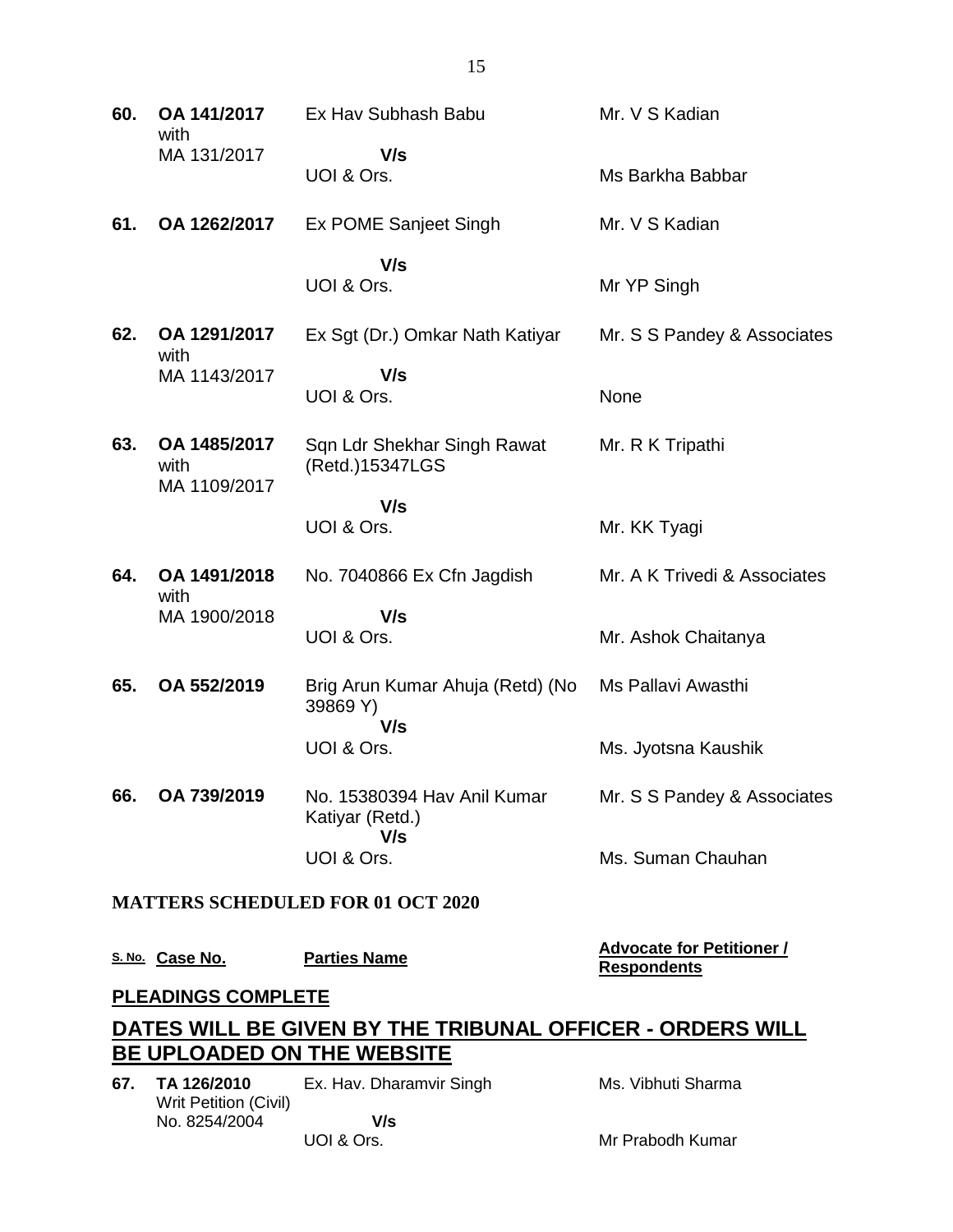| 68. | OA 449/2015                        | Maj J S Rana (Retd.)             | Mr. N K Ghai                       |
|-----|------------------------------------|----------------------------------|------------------------------------|
|     |                                    | V/s<br>UOI & Ors.                | Ms Barkha Babbar                   |
| 69. | OA 132/2016                        | Smt Sumitra Devi @ Geeta Devi    | Mr. A K Trivedi                    |
|     |                                    | V/s<br>UOI & Ors.                | Mr Shyam Narayan                   |
| 70. | OA 357/2016                        | Shri Bhawani Dutt Notyal         | Mr. Abhay Kumar                    |
|     |                                    | V/s<br>UOI & Ors.                | Mr J S Rawat                       |
| 71. | OA 1324/2016<br>with               | <b>Balwan Singh</b>              | Applicant in Person                |
|     | MA 1000/2016                       | V/s<br>UOI & Ors.                | Prabodh Kumar                      |
| 72. | OA 1367/2016                       | Ex Hav Padam Singh Rajput        | Mr. M K Gaur                       |
|     |                                    | V/s<br>UOI & Ors.                | Mr Arvind Patel                    |
| 73. | OA 1391/2016<br>with               | Ex Sep Mam Chand                 | Mr. V S Kadian                     |
|     | MA 1040/2016                       | V/s<br>UOI & Ors.                | Dr Vijendra Singh Mahndiyan        |
| 74. | OA 1449/2016                       | Ex EAP - 3 Mohammad Ahsan Imtiaz | Mr. Praveen Kumar                  |
|     | with<br>MA 1092/2016 &<br>707/2017 | V/s<br>UOI & Ors.                | Mr V Pattabhi Ram                  |
| 75. | OA 1467/2016                       | Ex Cfn Ishwar Singh              | Mr.Siya Ram                        |
|     |                                    | V/s<br>UOI & Ors.                | Mr SR Swain                        |
| 76. | OA 1695/2016                       | Ex Sgt Satyavir Singh Choudhary  | Mr.D K Sharma & S K Vashistha      |
|     |                                    | V/s<br>UOI & Ors.                | Dr Vijendra Singh Mahndiyan        |
| 77. | OA 1704/2016<br>with               | Ex Sgt Ravinder Kumar Bhargav    | Mr. D K Sharma & S K<br>Vashishtha |
|     | MA 625/2019 &<br>626/2019          | V/s<br>UOI & Ors.                | Mr Avdhesh Kumar Singh             |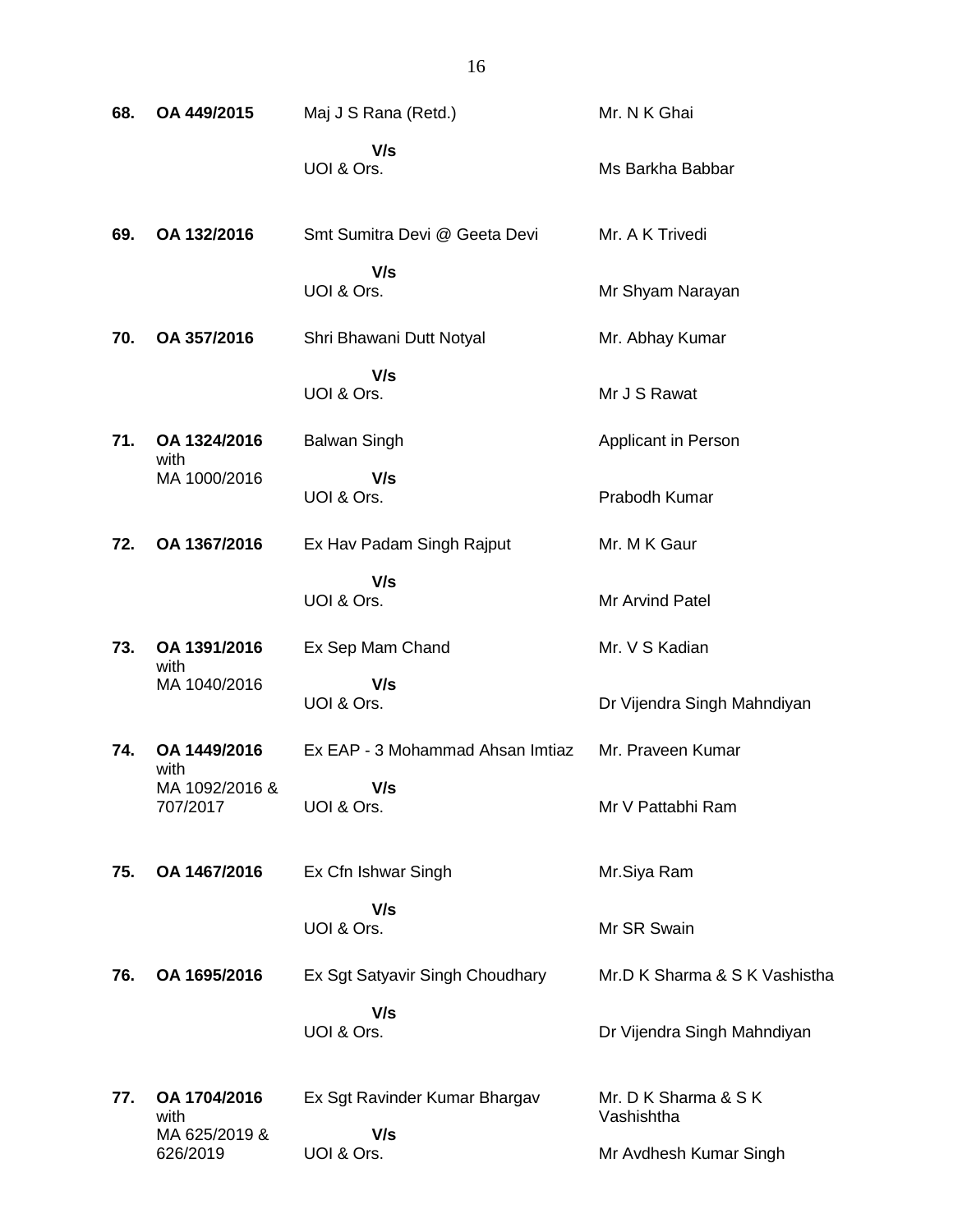**78. OA 597/2017** with MA 512/2017 & 513/2017 Ex CPO RC Ramphal (No. 083675-Y)  **V/s** UOI & Ors. Mr. S C Tomar Mr. Prabodh Kumar **79. OA 1185/2017** with MA 876/2017 Ex CFN Dharamvir Singh  **V/s** UOI & Ors. Mr VS Kadian Mr YP Singh **80. OA 25/2019** Ms. Saba Naqvi D/O Late Maj Humayun Haider Naqvi (IC-21872W)  **V/s** UOI & Ors. Mr. Indra Sen Singh/Abhishek Singh Mr. Satya Ranjan Swain for R 1- 4, Mr Sohaib Alam for R-5, R 6 - In person **81. OA 26/2019** with MA 370/2019 Ex Rfn Indra Singh Chundawat (No 2863791)  **V/s** UOI & Ors. Mr Praveen Kumar Mr. K K Tyagi **82. OA 39/2019** Smt. Nirmala (Wd/O No 14862804P Late Sep Sulekh Kumar  **V/s** UOI & Ors. Ms. Archana Ramesh Mr. V S Tomar **83. OA 78/2019** IC-44834M Col Bhoj Raj Singh Rathore Mr. VS Kadian (Retd)  **V/s** UOI & Ors. Mr. Rajeev Kumar **84. OA 91/2019** with MA 492/2019 Ex EAR-4 Gopal Gupta (181143-R)  **V/s** UOI & Ors. Mr. Ved Prakash Mr. Arvind Patel **85. OA 92/2019** with MA 493/2019 Ex MCERA-II VN Murali Vummadisetty Mr Ved Prakash (No 194146T)  **V/s** UOI & Ors. Mr. Arvind Patel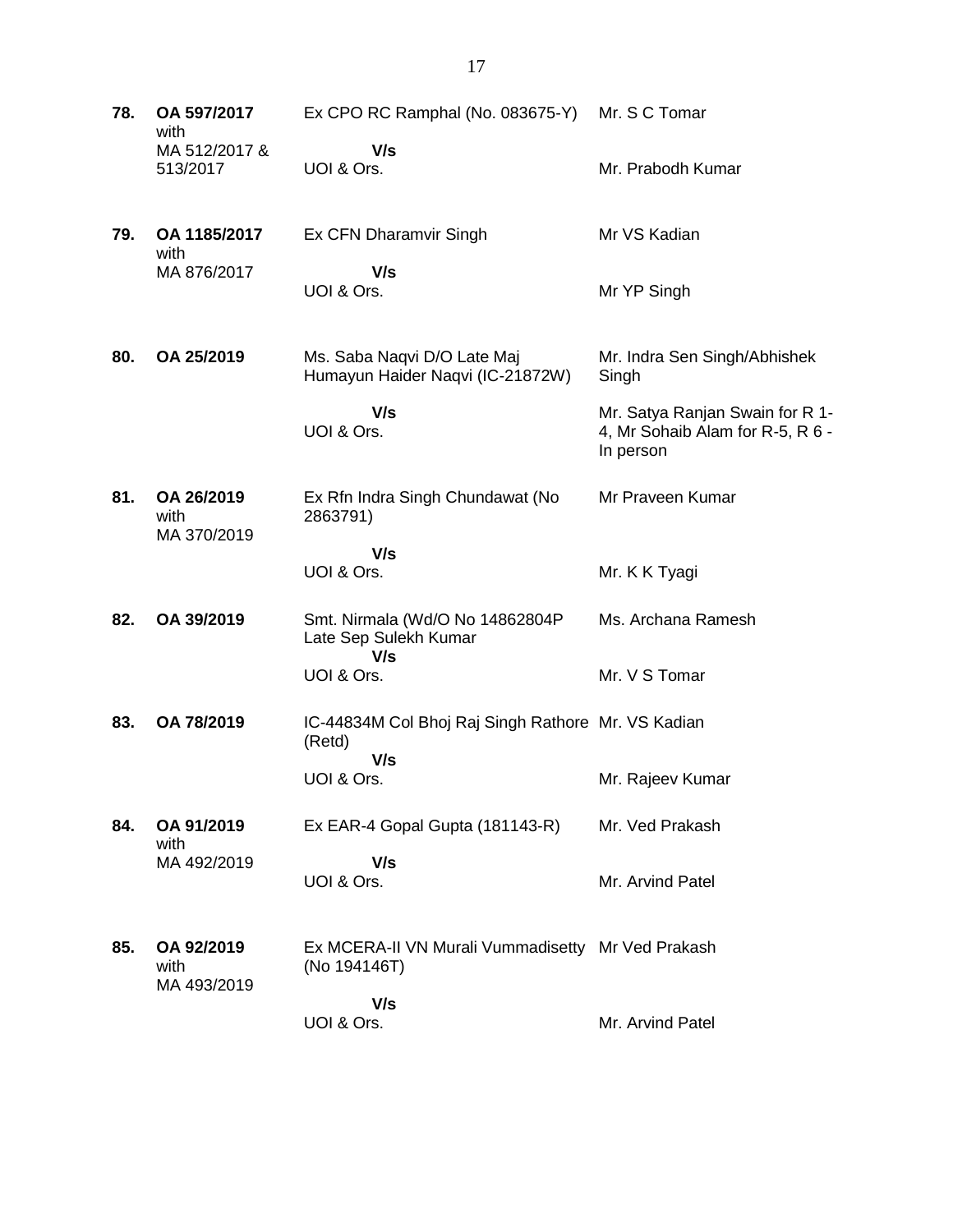### **THIS BENCH WILL NOT ASSEMBLE TODAY**

### **CORAM:**

#### **HON'BLE MS. JUSTICE SUNITA GUPTA HON'BLE AIR MARSHAL B.B.P. SINHA**

#### **MATTERS SCHEDULED FOR 17 SEP 2020**

| <u>S.</u><br>No.   | <u>Case No.</u>              | <b>Parties Name</b> | <b>Advocate for Petitioner /</b><br><b>Respondents</b> |  |
|--------------------|------------------------------|---------------------|--------------------------------------------------------|--|
| <b>MA (OTHERS)</b> |                              |                     |                                                        |  |
| 1.                 | MA 202/2020 &<br>MA 203/2020 | <b>UOL&amp; Ors</b> | Mr Prabodh Kumar                                       |  |
|                    | ın                           | V/s                 |                                                        |  |
|                    | OA 1030/2015                 | Ex Capt DK Budhraja | Ms. Archana Ramesh                                     |  |

## **MATTERS SCHEDULED FOR 01 OCT 2020**

|    | S. No. Case No.    | <b>Parties Name</b>           | <b>Advocate for Petitioner /</b><br><b>Respondents</b> |
|----|--------------------|-------------------------------|--------------------------------------------------------|
|    | <b>MA (OTHERS)</b> |                               |                                                        |
| 2. | MA 1226/2020<br>ın | Brig TC Malhotra (IC 48282 F) | Ms Neela Gokhale & Mr. Garv<br>Malhotra                |
|    | OA 507/2019        | V/s<br>UOI & Ors              | Mr Karan Singh Bhati, Sr CGSC                          |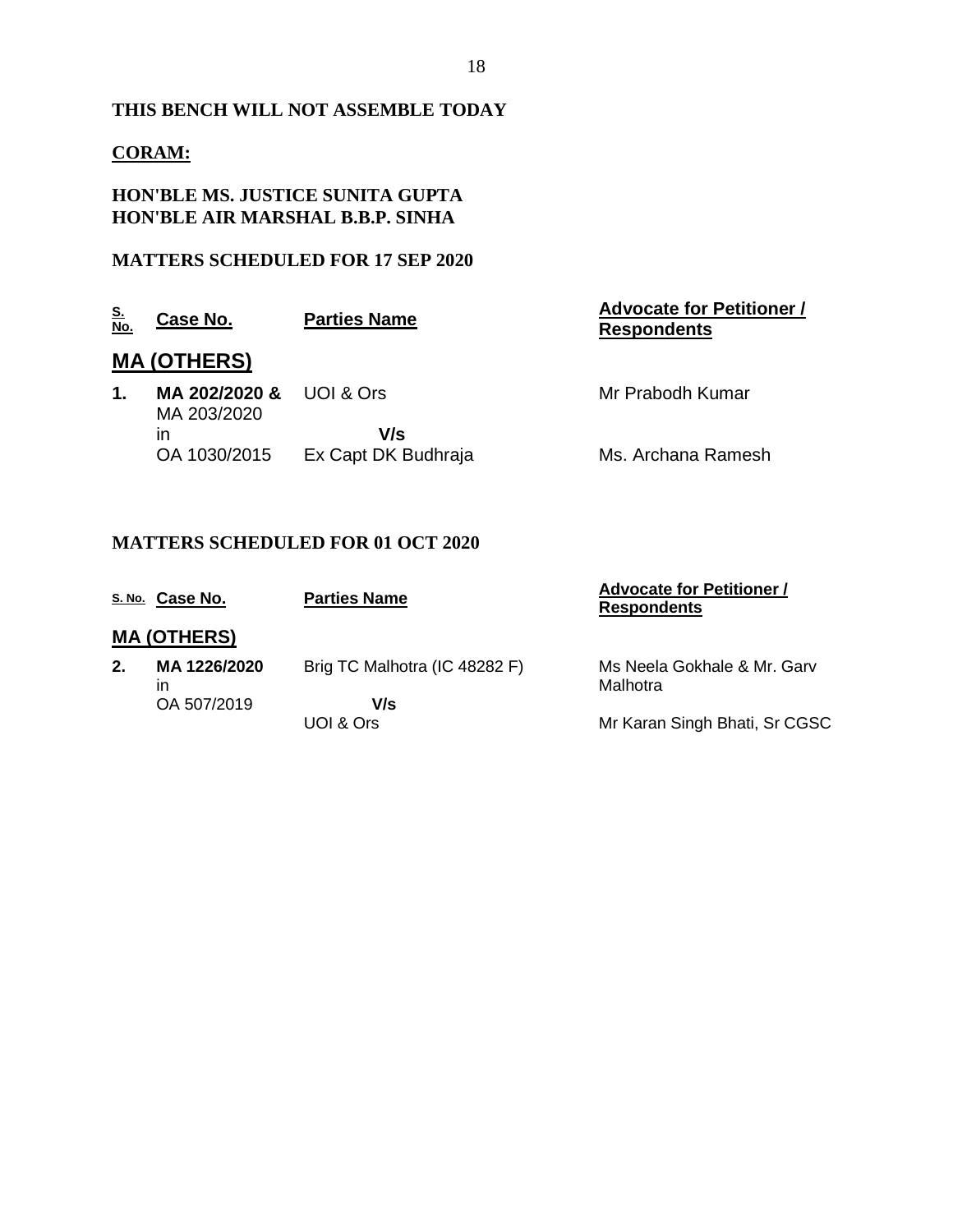# **ARMED FORCES TRIBUNAL, PRINCIPAL BENCH, NEW DELHI LIST OF BUSINESS**

**Date: 01-10-2020**

**Timing: 11:00 AM**

## **PRINCIPAL REGISTRAR COURT**

#### **MATTERS SCHEDULED FOR 17 SEP 2020**

| <u>S.</u><br>No. | <u>Case No.</u>                                    | <b>Parties Name</b>                                         | <b>Advocate for Petitioner /</b><br><b>Respondents</b> |
|------------------|----------------------------------------------------|-------------------------------------------------------------|--------------------------------------------------------|
|                  | <b>For Appearance/Direction</b>                    |                                                             |                                                        |
| 1.               | OA 916/2019                                        | Lt Col Indrapal Singh Chauhan<br>(Retd) (IC-14677W)<br>V/s  | Ms Sangeeta Tomar                                      |
|                  |                                                    | UOI & Ors.                                                  | Mr. Rajeev Kumar                                       |
| 2.               | OA 1116/2019<br>with<br>MA 1809/2019               | No. 2993050-X Hav Afsar Ahmad<br>(Retd.)                    | Mr. Virender Singh Kadian                              |
|                  |                                                    | V/s                                                         |                                                        |
|                  |                                                    | UOI & Ors.                                                  | Mr. Harish V Shankar                                   |
| 3.               | OA 1241/2019                                       | Ex PO A (MET) Paraduman Kumar<br><b>Bharti (NO 136767K)</b> | Mr. Ved Prakash                                        |
|                  |                                                    | V/s                                                         |                                                        |
|                  |                                                    | UOI & Ors.                                                  | Mr Avdhesh Kumar Singh                                 |
| 4.               | OA 1320/2019<br>with<br>MA 2057/2019 &<br>825/2020 | Sowar Manoj Singh Bhadauriya<br>(Retd) (No 15478287 P)      | Ms Archana Ramesh                                      |
|                  |                                                    | V/s                                                         |                                                        |
|                  |                                                    | UOI & Ors.                                                  | Mr. Prabodh Kumar                                      |
| 5.               | OA 1394/2019                                       | Wg Cdr Rayachoti Purandar (Retd)<br>(No 25022)<br>V/s       | Mr. Baljeet Singh                                      |
|                  |                                                    | UOI & Ors.                                                  | Mr. Satya Ranjan Swain                                 |
| 6.               | OA 1395/2019                                       | No. 4549547-N Ex Nk Narendar<br>Singh<br>V/s                | Mr. Virender Singh Kadian                              |
|                  |                                                    | UOI & Ors.                                                  | Mr. Karan Singh Bhati, Sr.<br><b>CGSC</b>              |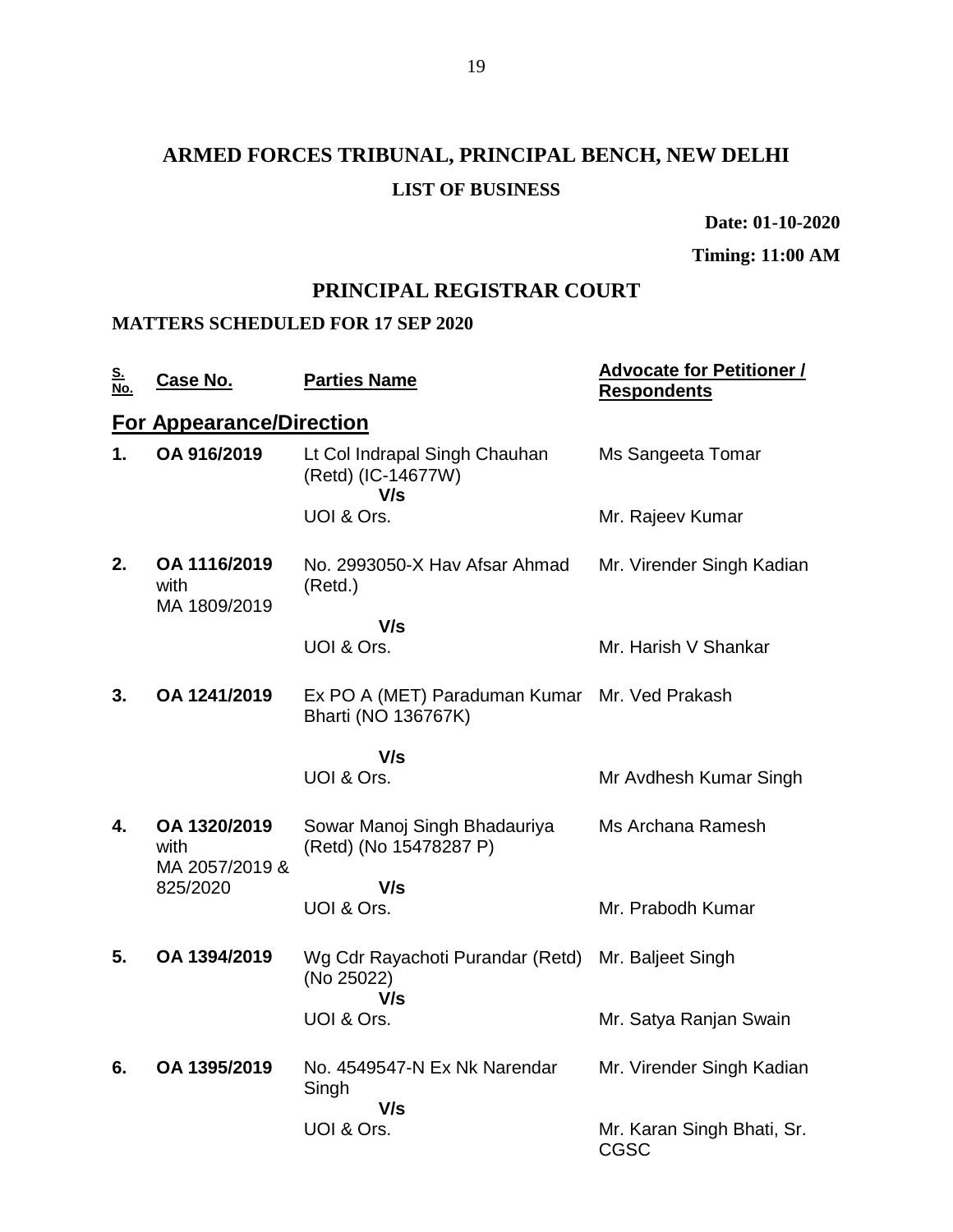| 7.  | OA 1396/2019                         | No. 672487 MWO Satyendra Kr<br>Tiwari (Retd.)                | Mr. Manoj Kr Gupta                        |
|-----|--------------------------------------|--------------------------------------------------------------|-------------------------------------------|
|     |                                      | V/s<br>UOI & Ors.                                            | Mr. Satya Ranjan Swain                    |
| 8.  | OA 1401/2019<br>with<br>MA 2154/2019 | No. 6888769-K Ex Hav (Hony Nb<br>Sub) Drona Charya<br>V/s    | Mr. Ved Prakash                           |
|     |                                      | UOI & Ors.                                                   | Mr. Shyam Narayan                         |
| 9.  | OA 1728/2019                         | Wg Cdr Yatender Kumar Chaudhry<br>(Retd) (No 27664 S)<br>V/s | Mr Praveen Kumar                          |
|     |                                      | UOI & Ors.                                                   | Mr YP Singh                               |
| 10. | OA 1729/2019                         | Ex PO EL(P) Rajendra Kumar<br>Kamarsu (No 139582H)<br>V/s    | Mr. Ved Prakash                           |
|     |                                      | UOI & Ors.                                                   | Mr Neeraj, Sr CGSC                        |
| 11. | OA 1733/2019<br>with<br>MA 2657/2019 | SS-43272N Maj Parantap Zorawar<br>Singh (Retd.)<br>V/s       | Mr. Aditya Singh Puar                     |
|     |                                      | UOI & Ors.                                                   | Mr. Karan Singh Bhati, Sr.<br><b>CGSC</b> |
| 12. | OA 1749/2019                         | Ex Sgt Prabhat Ranjan Dwivedi<br>(792072-H)<br>V/s           | Mr. Virender Singh Kadian                 |
|     |                                      | UOI & Ors.                                                   | Mr YP Singh                               |
| 13. | OA 1754/2019                         | No. 136156-Y Ex PO(UC 1)<br>Pardeep<br>V/s                   | Mr. Sukhjinder Singh                      |
|     |                                      | UOI & Ors.                                                   | Ms Barkha Babbar                          |
| 14. | OA 2010/2019<br>with<br>MA 2934/2019 | Ex ME I Karamvir Singh Yadav<br>$(133219-Y)$                 | Mr. Ved Prakash                           |
|     |                                      | V/s<br>UOI & Ors.                                            | Ms. Barkha Babbar                         |
| 15. | OA 2073/2019                         | Ex POAOF Arpit Katoch (No<br>138120K)                        | Mr. Ved Prakash                           |
|     |                                      | V/s<br>UOI & Ors.                                            | Mr. V S Tomar                             |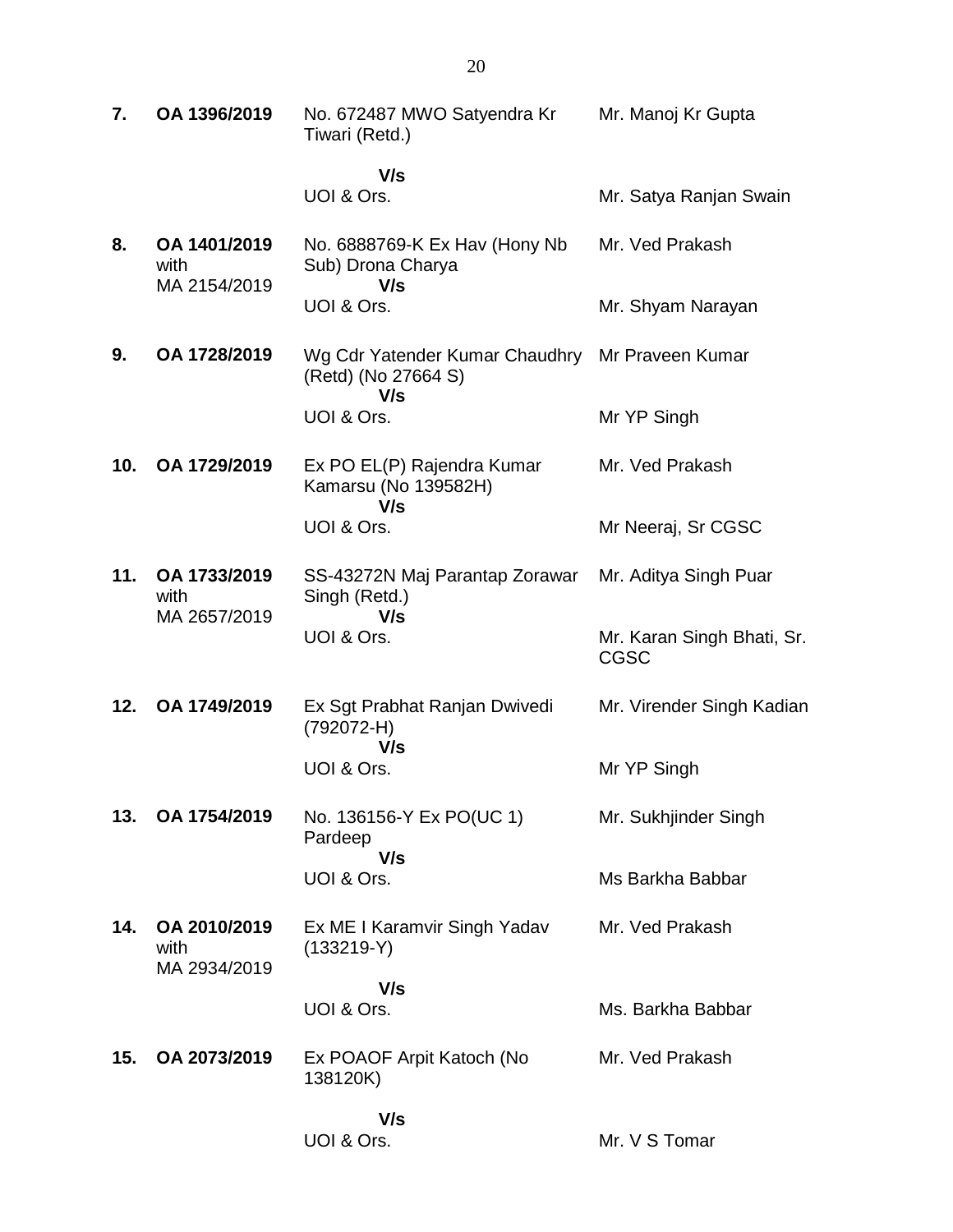| 16. | OA 2082/2019<br>with                 | No. 741164-B Ex Sgt Praveen K                                                | Mr. Virender Singh Kadian                 |
|-----|--------------------------------------|------------------------------------------------------------------------------|-------------------------------------------|
|     | MA 2985/2019                         | V/s<br>UOI & Ors.                                                            | Mr. Rajesh Kumar Das                      |
| 17. | OA 2093/2019                         | No. 629138-G Ex WO Dalip Kumar Mr. Virender Singh Kadian<br>Yadav            |                                           |
|     |                                      | V/s<br>UOI & Ors.                                                            | None                                      |
| 18. | OA 2094/2019                         | No. 4192313-K Ex Nk Kundan<br>Singh                                          | Mr. Janak Raj Rana                        |
|     |                                      | V/s<br>UOI & Ors.                                                            | Mr. K K Tyagi                             |
| 19. | OA 2097/2019                         | HFO (MWO) Dal Chandra (Retd)<br>(No 626519)                                  | Mr Manoj Kr Gupta                         |
|     |                                      | V/s<br>UOI & Ors.                                                            | Mr. Arvind Kumar                          |
| 20. | OA 2098/2019                         | Ex LS (UW) Naveen Yadav (No<br>139076 H)<br>V/s                              | Mr Ved Prakash                            |
|     |                                      | UOI & Ors.                                                                   | None                                      |
| 21. | OA 2100/2019                         | Wg Cdr Ramjee (No 24345A)<br>(Retd)<br>V/s                                   | Mr. Indra Sen Singh / Abishek<br>Singh    |
|     |                                      | UOI & Ors.                                                                   | Mr. Karan Singh Bhati, Sr.<br><b>CGSC</b> |
| 22. | OA 2112/2019<br>with<br>MA 2999/2019 | Devender Kumar S/O Late Sep Lal Mr US Maurya<br>Bahadur (No SR 15675)<br>V/s |                                           |
|     |                                      | UOI & Ors.                                                                   | Mr. Neeraj, Sr. CGSC                      |
| 23. | OA 2115/2019<br>with<br>MA 3002/2019 | Ex Sgt Bhopinder Singh Bragta (S<br>No 731937 A)<br>V/s                      | Mr OS Punia                               |
|     |                                      | UOI & Ors.                                                                   | Mr. V S Tomar                             |
| 24. | OA 2148/2019<br>with<br>MA 3018/2019 | Ex Rect Bhanu Prakash Rao Karri<br>$(15688221-W)$<br>V/s                     | Mr. Ved Prakash                           |
|     |                                      | UOI & Ors.                                                                   | Ms. Barkha Babbar                         |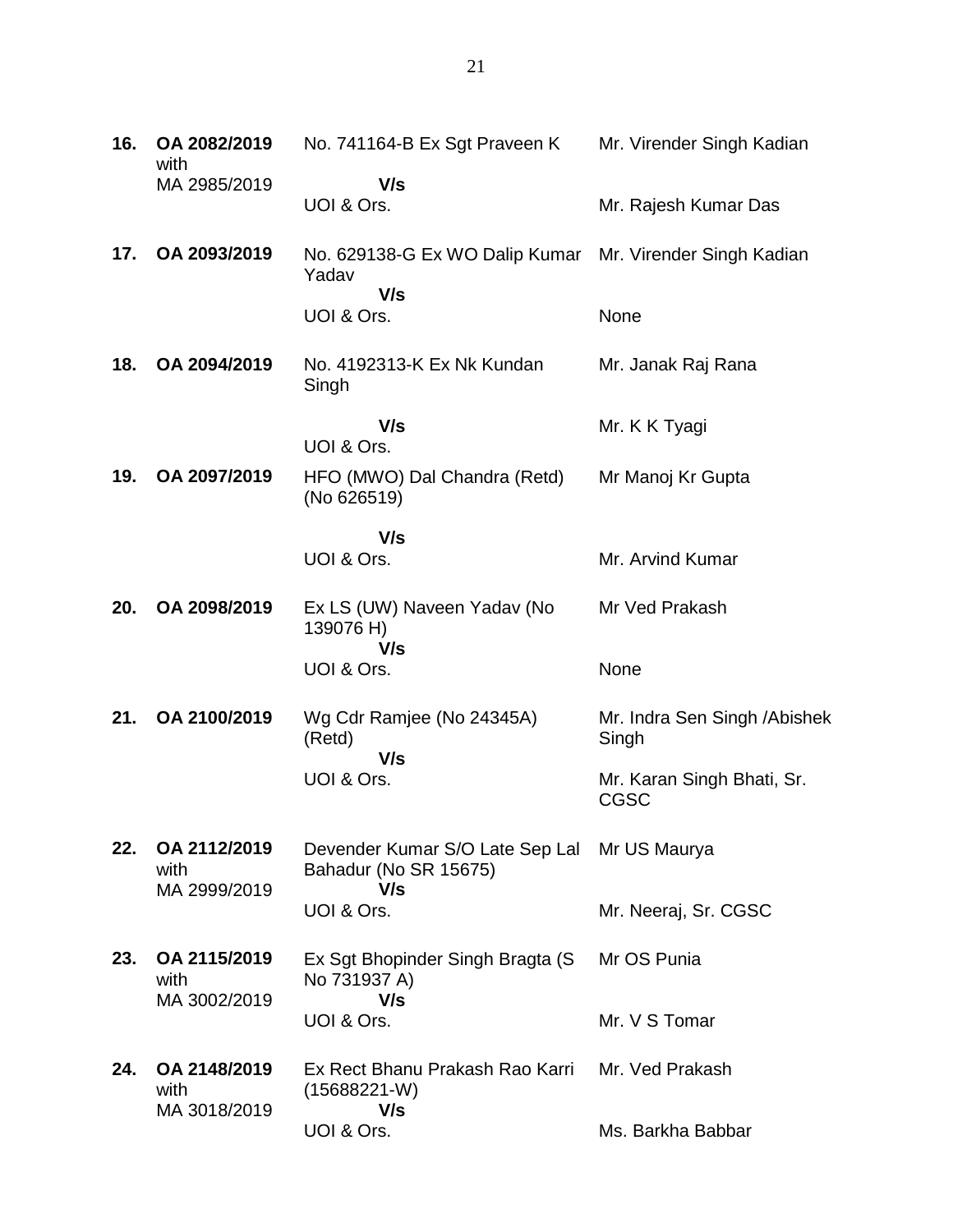| 25. | OA 2159/2019                         | Hav/Clk (SD) Atom Manishwar<br>Singh (No 6944145 M)        | Mr Indra Sen Singh &<br>Abhishek Singh         |
|-----|--------------------------------------|------------------------------------------------------------|------------------------------------------------|
|     |                                      | V/s                                                        |                                                |
|     |                                      | UOI & Ors.                                                 | Ms. Barkha Babbar                              |
| 26. | OA 2164/2019<br>with<br>3032/2019 &  | Ex HFO Rama Shankar Yadav (NO<br>609318F)                  | Mr Ompraksh Kr Srivastava &<br>Jainendra Kumar |
|     | MA 1471/2020                         | V/s<br>UOI & Ors.                                          | Mr. Y P Singh                                  |
| 27. | OA 2165/2019<br>with<br>MA 3033/2019 | No 5248985 Ex Rfn Dhan Bahadur<br>Gurung                   | Mr KK Rastogi                                  |
|     |                                      | V/s                                                        |                                                |
|     |                                      | UOI & Ors.                                                 | Mr YP Singh                                    |
| 28. | OA 2167/2019                         | DR-10399W Col Jaideep Sengupta Mr. Ajit Kakkar<br>(Retd.)  |                                                |
|     |                                      | V/s<br>UOI & Ors.                                          | Mr. K K Tyagi                                  |
| 29. | OA 2168/2019                         | No 627447 Ex MWO Jaivir Singh                              | Mr. VS Kadian                                  |
|     |                                      | V/s                                                        |                                                |
|     |                                      | UOI & Ors.                                                 | Ms. Suman Chauhan                              |
| 30. | OA 167/2020                          | JC-805872N Nb Sub KS Thakran                               | Mr Indra Sen Singh/Abhishek<br>Singh           |
|     |                                      | V/s<br>UOI & Ors.                                          | Ms Barkha Babbar                               |
| 31. | OA 192/2020<br>with                  | SL-3909K Lt Col CP Johnson<br>(Retd)                       | Mr IS Yadav                                    |
|     | MA 205/2020                          | V/s<br>UOI & Ors.                                          | Mr. Barkha Babbar                              |
| 32. | OA 199/2020<br>with                  | Smt. Mani Kala Devi W/O Late<br>Amar Bahadur Malla (Ex Rfn | Ms. Pallavi Awasthi                            |
|     | MA 213/2020                          | 5735221)<br>V/s<br>UOI & Ors.                              | Ms. Barkha Babbar                              |
| 33. | OA 915/2020                          | 724446 Sgt Ashwani Kumar (Retd.) Mr. Manoj Kr Gupta        |                                                |
|     |                                      | V/s<br>UOI & Ors.                                          | None                                           |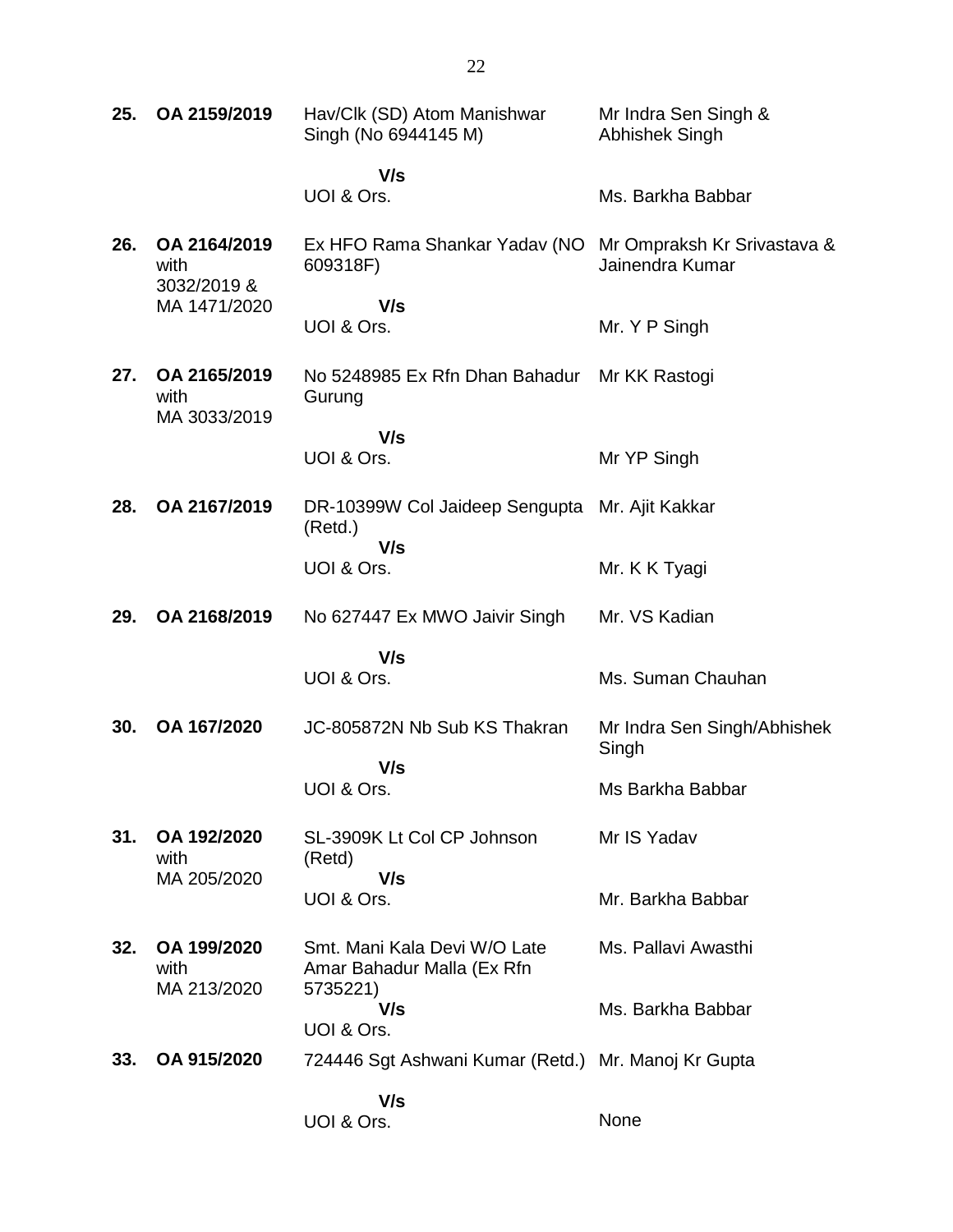| 34. | OA 926/2020<br>with<br>MA 1047/2020 | Ex Nk Mahantesh Hiremath<br>$(2783703-W)$<br>V/s            | Mr. US Maurya                                 |
|-----|-------------------------------------|-------------------------------------------------------------|-----------------------------------------------|
|     |                                     | UOI & Ors.                                                  | Mr. Satya Ranjan Swain                        |
| 35. | OA 934/2020<br>with<br>MA 1051/2020 | Ex Nk/DSC Partap Singh (No<br>3380658 M)                    | Mr US Maurya                                  |
|     |                                     | V/s<br>UOI & Ors.                                           | Mr. Avdhesh Kumar Singh                       |
| 36. | OA 936/2020<br>with<br>MA 1053/2020 | Ex Sub Gudiganti SVS Narayana<br>(JC 668815 X)<br>V/s       | Mr. Ajit Kakkar                               |
|     |                                     | UOI & Ors.                                                  | Mr Shyam Narayan                              |
| 37. | OA 938/2020<br>with                 | 6494515P Ex Rect / ASH Baneswar Mr. DS Kauntae<br>Ghosh     |                                               |
|     | MA 1055/2020                        | V/s<br>UOI & Ors.                                           | Mr. Satya Ranjan Swain                        |
| 38. | OA 939/2020<br>with                 | Ex CHELP Anil Ramachandra More Mr. Ajit Kakkar<br>(144254A) |                                               |
|     | MA 1056/2020                        | V/s<br>UOI & Ors.                                           | None                                          |
| 39. | OA 940/2020                         | Ex MAA Abinash Chander (173566- Mr Ved Prakash<br>W)        |                                               |
|     |                                     | V/s<br>UOI & Ors.                                           | None                                          |
| 40. | OA (Appeal)<br>941/2020             | IC 42242K Maj Gen Debasish Roy<br>(Retd)                    | Mr SS Pandey & Associates                     |
|     |                                     | V/s<br>UOI & Ors.                                           | Mr. Anil Gautam                               |
| 41  | OA 942/2020                         | 14556318H L/NK Purna Chandra<br>Pattanayak<br>V/s           | Mr. Virender Singh Kadian                     |
|     |                                     | UOI & Ors.                                                  | Mr. Rajeev Kumar                              |
| 42. | OA 947/2020                         | 6393784A Hav / PA Radhey Shyam                              | Mr. Indra Sen Singh and Mr.<br>Abhishek Singh |
|     |                                     | V/s<br>UOI & Ors.                                           | Mr V Pattabhi Ram                             |
| 43. | OA 951/2020<br>with                 | $Ex$ SCPO RP Chand $(113287-Y)$                             | Mr Virender Singh Kadian                      |
|     | MA 1062/2020                        | V/s<br>UOI & Ors.                                           | Dr Vijendra Singh Mahndiyan                   |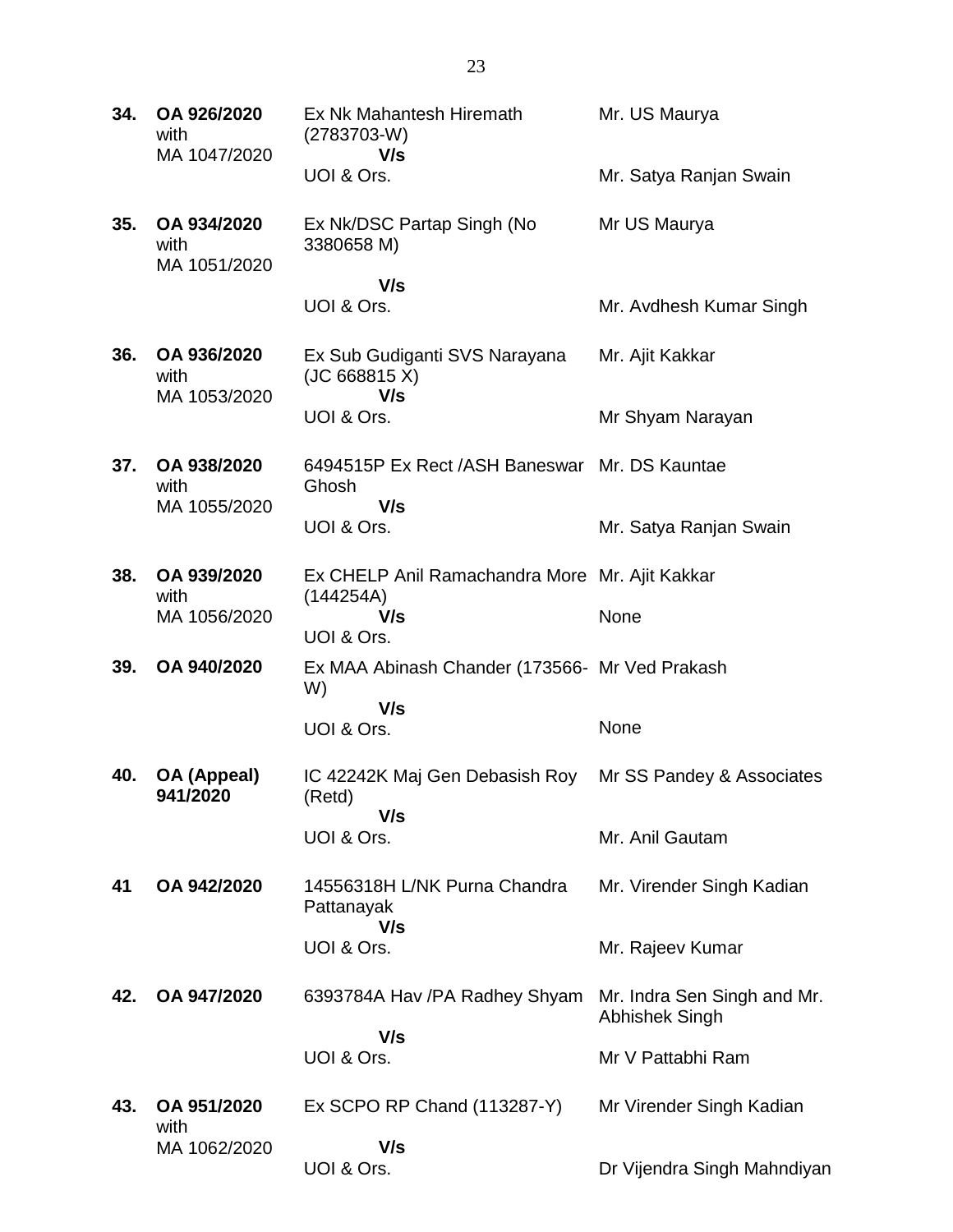| 44. | OA 952/2020<br>with<br>MA 1063/2020 | Ex Naik Ramashish Singh<br>(1086766F)<br>V/s              | Mr Praveen Kumar         |
|-----|-------------------------------------|-----------------------------------------------------------|--------------------------|
|     |                                     | UOI & Ors.                                                | Mr. K.K. Tyagi           |
| 45. | OA 953/2020<br>with                 | 253492-W Ex SSR Vikash Agrahari Mr. Virender Singh Kadian |                          |
|     | MA 1064/2020                        | V/s<br>UOI & Ors.                                         | Mr Ashok Chaitanya       |
| 46. | OA 954/2020                         | 661479-H Ex HFO Vishweshwar<br>Roy                        | Mr Virender Singh Kadian |
|     |                                     | V/s<br>UOI & Ors.                                         | Mr. K. K. Tyagi          |
| 47. | OA 955/2020                         | Ex LAM Lokesh Dwivedi (139870-<br>N)                      | Mr Ved Prakash           |
|     |                                     | V/s<br>UOI & Ors.                                         | Mr. J S Rawat            |
| 48. | OA 957/2020<br>with                 | Ex NC(E) Subhash (803042-A)                               | Mr Praveen Kumar         |
|     | MA 1070/2020                        | V/s<br>UOI & Ors.                                         | Mr. Neeraj, Sr. CGSC     |
| 49. | OA 958/2020                         | Ex LMUS Deepak Gaur (188705-A) Mr Ved Prakash             |                          |
|     |                                     | V/s<br>UOI & Ors.                                         | Mr. V S Tomar            |
| 50. | OA 960/2020                         | 210360-T Ex POEL Satyabir                                 | Mr Virender Singh Kadian |
|     |                                     | V/s<br>UOI & Ors.                                         | Mr. Arvind Patel         |
| 51. | OA 961/2020                         | 15783549 Hav Kedar Kirankumar<br>Udhav (Retd)             | Mr. Manoj Kumar Gupta    |
|     |                                     | V/s<br>UOI & Ors.                                         | Ms. Barkha Babbar        |
| 52. | OA 962/2020                         | Ex Sep (DSC) Ram Dinesh Patel<br>$(15131894-K)$           | Mr Ved Prakash           |
|     |                                     | V/s<br>UOI & Ors.                                         | Ms. Jyotsna Kaushik      |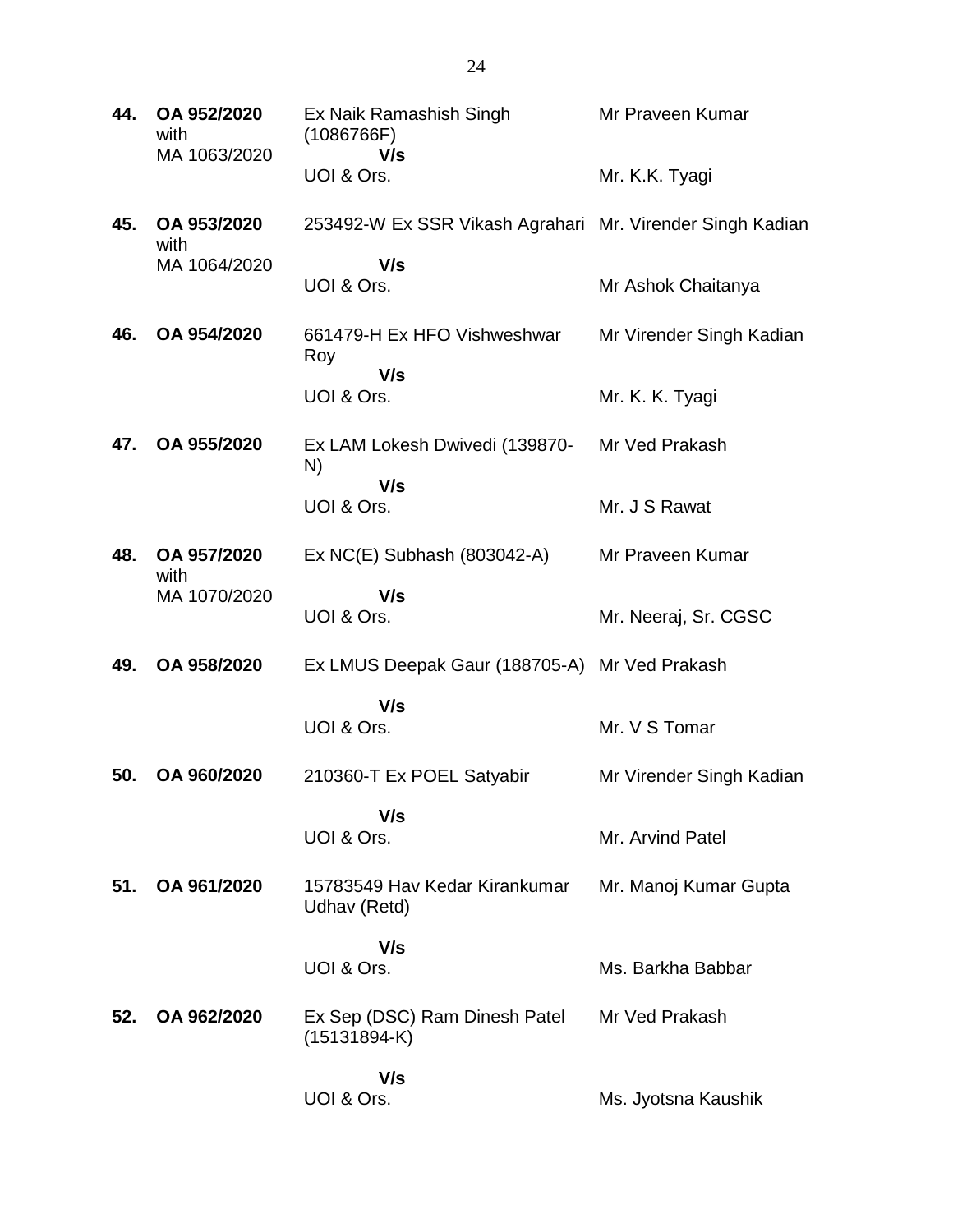### **MATTERS SCHEDULED FOR 01 OCT 2020**

|     | S. No. Case No.                      | <b>Parties Name</b>                                              | <b>Advocate for Petitioner /</b><br><b>Respondents</b> |
|-----|--------------------------------------|------------------------------------------------------------------|--------------------------------------------------------|
|     | <b>For Appearance/Direction</b>      |                                                                  |                                                        |
| 53. | OA 1330/2019<br>with<br>MA 2070/2019 | No. 15614579A Hav(PA) Anoop<br>Ramanathan                        | Mr. Indra Sen Singh/Abhishek<br>Singh                  |
|     |                                      | V/s<br>UOI & Ors.                                                | Mr. Ashok Chaitanya                                    |
| 54. | OA 1331/2019<br>with<br>MA 2071/2019 | Ex Rect Ranjan Kumar Singh (No<br>14830438 H)                    | Mr Ved Prakash                                         |
|     |                                      | V/s<br>UOI & Ors.                                                | None                                                   |
| 55. | OA 1332/2019<br>with                 | Ex Nk Brij Mohan (No 15150213L)                                  | Mr. Ved Prakash                                        |
|     | MA 2072/2019                         | V/s<br>UOI & Ors.                                                | Mr. D K Sabat                                          |
| 56. | OA 1333/2019<br>with<br>MA 2073/2019 | No. 133723-T Ex LEM(P) N Kumar<br>Tirumalasetty                  | Mr. Ved Prakash                                        |
|     |                                      | V/s<br>UOI & Ors.                                                | Mr. D K Sabat                                          |
| 57. | OA 1335/2019<br>with<br>MA 2074/2019 | Ex MC EAR-II Bhushan Kumar<br>$(198144-B)$                       | Mr. Ved Prakash                                        |
|     |                                      | V/s<br>UOI & Ors.                                                | None                                                   |
| 58. | OA 1338/2019<br>with                 | Ex Cpl Rajeev Kumar (No 905457)                                  | Mr Baljeet Singh                                       |
|     | MA 2087/2019                         | V/s<br>UOI & Ors.                                                | Mr. Waize Ali Noor                                     |
| 59. | OA 1356/2019                         | Ex MCPO-2 Hony Sub Lt Anand Singh Mr. U S Maurya<br>$(161991-N)$ |                                                        |
|     |                                      | V/s<br>UOI & Ors.                                                | None                                                   |
| 60. | OA 1471/2019                         | Ex CPO Jitendra Kumar Singh (No<br>163560B) & Ors.               | Mr Praveen Kumar                                       |
|     |                                      | V/s<br>UOI & Ors.                                                | Mr. Kara Singh Bhati, Sr. CGSC                         |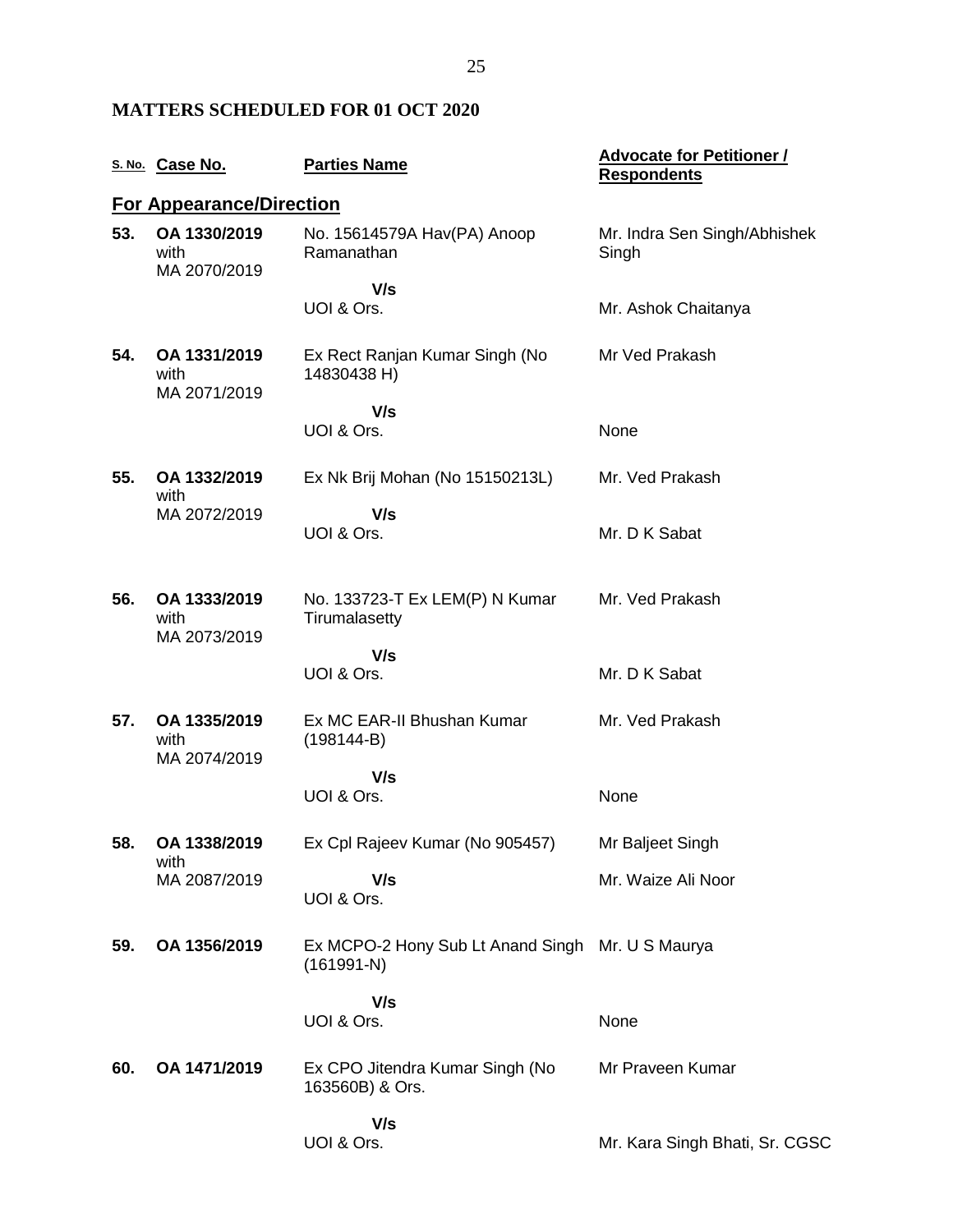| 61. | OA 1478/2019<br>with<br>MA 2397/2019 | Ex SGT Satyendra Kumar Sahoo (NO<br>743361A)                   | Mr. US Maurya                           |
|-----|--------------------------------------|----------------------------------------------------------------|-----------------------------------------|
|     |                                      | V/s<br>UOI & Ors.                                              | Mr. Karan Singh Bhati, Sr.<br>CGSC      |
| 62. | OA 1580/2019                         | No 780625K Ex Sgt Md Amanullah                                 | Mr. VS Kadian                           |
|     |                                      | V/s<br>UOI & Ors.                                              | Mr. Shyam Narayan                       |
| 63. | OA 1582/2019                         | IC-53673W Col Tarunesh                                         | Mr. S S Pandey & Associates             |
|     |                                      | V/s<br>UOI & Ors.                                              | Mr. Y P Singh                           |
| 64. | OA 1583/2019                         | No. 17835-H Wg Cdr G K Chetty<br>(Retd.)                       | Mr. Ajit Kakkar & Associates            |
|     |                                      | V/s<br>UOI & Ors.                                              | Mr. V Pattabhi Ram                      |
| 65. | OA 1586/2019                         | Ex Cpl Pritam Singh (No 709111 L)                              | Mr OS Punia                             |
|     |                                      | V/s<br>UOI & Ors.                                              | Mr. Harish V Shankar                    |
| 66. | OA 1587/2019<br>with<br>MA 2552/2019 | No. 6935338-L Ex Hav Subhash<br>Kashiram Kadam                 | Mr. Virender Singh Kadian               |
|     |                                      | V/s<br>UOI & Ors.                                              | Mr. Niranjan Das                        |
| 67. | OA 1822/2019<br>with<br>MA 2704/2019 | Ex JWO Bikram Kumar Singh (No<br>776812 H)                     | Mr Durgesh Kumar Sharma                 |
|     |                                      | V/s<br>UOI & Ors.                                              | Mr. Y P Singh                           |
| 68. | OA 1824/2019<br>with                 | No. 299737 HFO Shiv Kumar (Retd.)                              | Mr. B P Vaishnav & Associates           |
|     | MA 2706/2019                         | V/s<br>UOI & Ors.                                              | Mr. Y P Singh                           |
| 69. | OA 1839/2019                         | No 15666165H (Now JC-673463P Nb<br>Sub) Hav (PA) Vinod Kumar   | Mr. Indra Sen Singh / Abhishek<br>Singh |
|     |                                      | V/s<br>UOI & Ors.                                              | Mr. Avdhesh Kumar Singh                 |
| 70. | OA 1844/2019                         | Lt Cdr Pawan Kumar (Retd) (No 06086 Mr Santhosh Krishnan<br>F) |                                         |
|     |                                      | V/s<br>UOI & Ors.                                              | Mr. Harish V Shankar                    |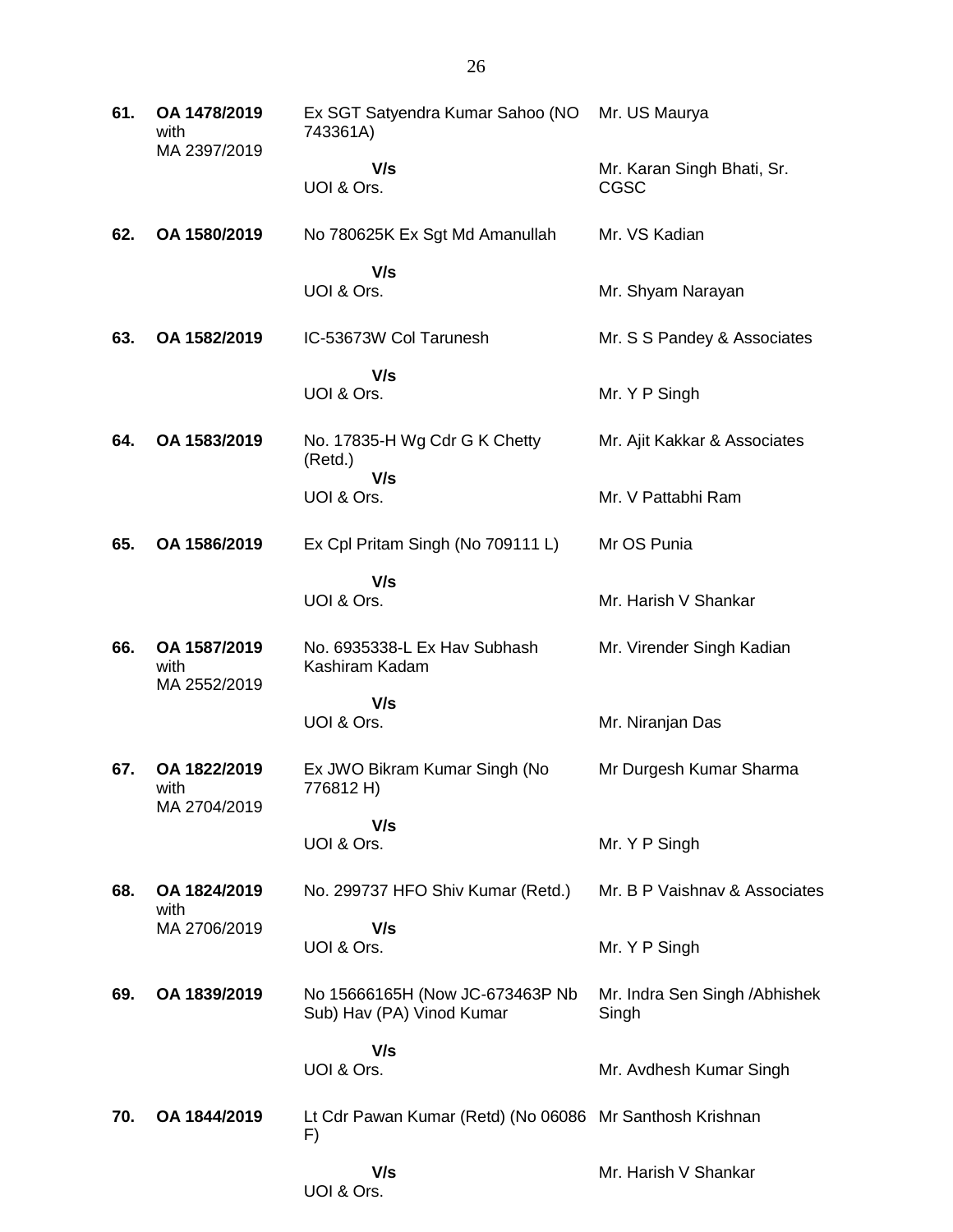| 71. | OA 1855/2019                         | Ex WO Dhirendra Vir (624692-F)             | Ms. Pallavi Awasthi                   |
|-----|--------------------------------------|--------------------------------------------|---------------------------------------|
|     |                                      | V/s<br>UOI & Ors.                          | None                                  |
| 72. | OA 1885/2019                         | No 15476264P Hav (PA) Anil Sharma          | Mr. Indra Sen Singh/Abhishek<br>Singh |
|     |                                      | V/s<br>UOI & Ors.                          | Mr Neeraj, Sr CGSC                    |
| 73. | OA 1937/2019                         | Spr Daljit Singh (No 15586390 K)           | Mr Ajit Kakkar & Associates           |
|     |                                      | V/s<br>UOI & Ors.                          | Mr Niranjan Das                       |
| 74. | OA 2068/2019<br>with<br>MA 2973/2019 | JC-761262Y Sub Vasantha Kumar<br>(Retd.)   | Ms. Archana Ramesh                    |
|     |                                      | V/s<br>UOI & Ors.                          | Ms. Barkha Babbar                     |
| 75. | OA 2172/2019<br>with<br>MA 3037/2019 | Ex Sgt Jayabrata Ghatak (No 781347<br>F)   | Mr Praveen Kumar                      |
|     |                                      | V/s<br>UOI & Ors.                          | Mr. Neeraj, Sr. CGSC                  |
| 76. | OA 2173/2019<br>with                 | No 774811 Ex SGT Bijender Kumar            | Mr VS Kadian                          |
|     | MA 3038/2019                         | V/s<br>UOI & Ors.                          | Mr. Shyam Narayan                     |
| 77. | OA 2175/2019<br>with<br>MA 3040/2019 | Ex Sgt Subhash Chandra Chhilar<br>(710841) | Mr. Virender Singh Kadian             |
|     |                                      | V/s<br>UOI & Ors.                          | Mr. Harish V Shankar                  |
| 78. | OA 2176/2019                         | No 690695N Ex JWO Krishan Kumar<br>Tyagi   | Mr Virender Singh Kadian              |
|     |                                      | V/s<br>UOI & Ors.                          | Mr. Shyam Narayan                     |
| 79. | OA 2177/2019                         | Ex Sub Bhim Singh (JC 339071 W)            | Mr Virender Singh Kadian              |
|     |                                      | V/s<br>UOI & Ors.                          | Mr. Ashok Chaitanya                   |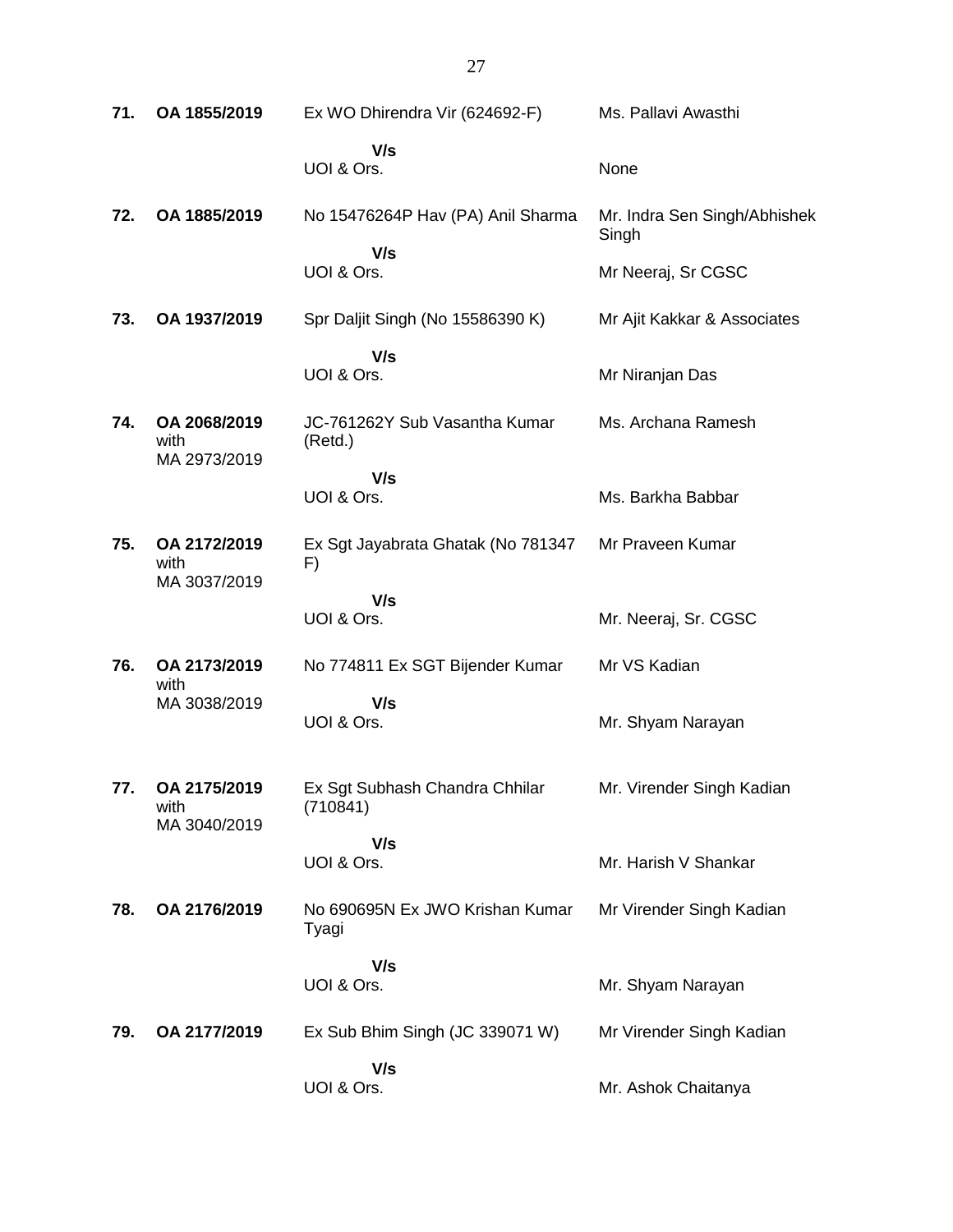| 80. | OA 2178/2019                         | No. 6943776-H Hav/PA Rajput Sonu<br>Omvir Singh | Mr. Indra Sen Singh/Abhishek<br>Singh |
|-----|--------------------------------------|-------------------------------------------------|---------------------------------------|
|     |                                      | V/s<br>UOI & Ors.                               | Mr. J S Rawat                         |
| 81. | OA 2179/2019                         | No. 14357565-Y Ex Gnr Vivek Pal                 | Mr. Virender Singh Kadian             |
|     |                                      | V/s<br>UOI & Ors.                               | Ms. Barkha Babbar                     |
| 82. | OA 2180/2019<br>with<br>MA 3041/2019 | Cpl Thankachen Chacko (Retd) (No<br>278535)     | Mr Manoj Kr Gupta                     |
|     |                                      | V/s<br>UOI & Ors.                               | Mr. Y P Singh                         |
| 83. | OA 2421/2019<br>with                 | IC-41657M Col Satpal Singh (Retd.)              | Mr. Indra Sen Singh/Abhishek<br>Singh |
|     | MA 3302/2019                         | V/s<br>UOI & Ors.                               | Mr. V Pattabhi Ram                    |
| 84. | OA 902/2020<br>with<br>MA 1024/2020  | Ex PO EL (P) Harendra Kumar<br>$(134730-F)$     | Mr. Ved Prakash                       |
|     |                                      | V/s<br>UOI & Ors.                               | Mr. Neeraj, Sr. CGSC                  |
| 85. | OA 903/2020                          | Ex LS (GS) Rakesh Kumar (210253-Z)              | Mr Ved Prakash                        |
|     |                                      | V/s<br>UOI & Ors.                               | Mr. Rajeev Kumar                      |
| 86. | OA 1003/2020                         | 15769778-H Ex Nk Shinde Vilas<br>Ramdas         | Mr. DS Kauntae                        |
|     |                                      | V/s<br>UOI & Ors.                               | Mr. Neeraj Sr, CGSC                   |
| 87. | OA 1004/2020                         | Ex CH Mech Sunil Kumar (124273R)                | Mr Ved Prakash                        |
|     |                                      | V/s<br>UOI & Ors.                               | Mr. Satya Ranjan Swain                |
| 88. | OA 1005/2020<br>with<br>MA 1129/2020 | Ex JWO Sanjay Kumar Singh<br>(698482L)          | Ms Pallavi Awasthi                    |
|     |                                      | V/s<br>UOI & Ors.                               | Mr. Anil Gautam                       |